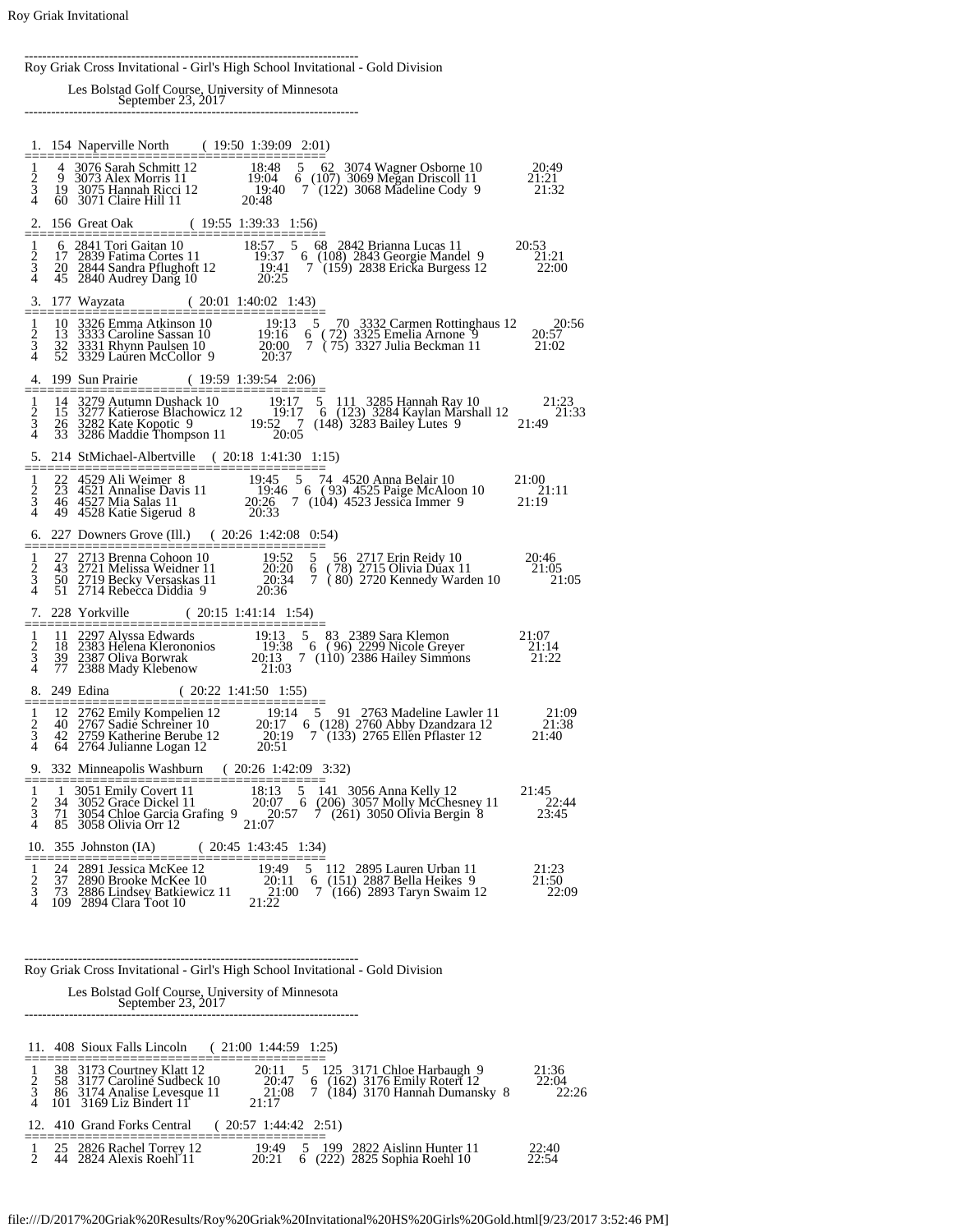| 3                                  |     | 54 2827 Mikayla Weiss 10 20:44 7 (293) 2823 Sijle Kindseth 9 24:34<br>88 2821 Lauren Harrison 9 21:08                                                                                                                                                                             |                                 |  |                                                                                                                                    |                                 |
|------------------------------------|-----|-----------------------------------------------------------------------------------------------------------------------------------------------------------------------------------------------------------------------------------------------------------------------------------|---------------------------------|--|------------------------------------------------------------------------------------------------------------------------------------|---------------------------------|
| $\frac{1}{2}$ $\frac{2}{3}$        |     | 13. 445 Eden Prairie (21:04 1:45:16 1:51)<br>29 2748 Liesl Paulsen 10 19:57 5 147 2741 Emily Dahl 10 21:48<br>61 2743 Malakai Holloway 12 20:48 6 (164) 2747 Raina Moorjani 10 22:07<br>84 2739 Ella Bakken 9 21:07 7 (215) 2745 Imani Johnson 10 22:52<br>124 2746 Ann Lee 12 21 |                                 |  |                                                                                                                                    |                                 |
|                                    |     | 14. 462 Farmington (20:53 1:44:21 3:15)                                                                                                                                                                                                                                           |                                 |  |                                                                                                                                    |                                 |
| $\frac{1}{2}$<br>$\frac{3}{4}$     |     | 3 2779 Anna Fenske 9 18:32 5 145 2784 Maleah Scott 8 21:47<br>81 2783 Lauren Peterson 11 21:06 6 (196) 2782 Anna Palodichuk 11 22:35<br>89 2780 Josie Laube 11 21:09 7 (266) 2785 Mikayla Shaver 9 23:49<br>144 2781 Laura McGregor                                               |                                 |  |                                                                                                                                    |                                 |
|                                    |     | 15. 469 Dowling Middle School (21:12 1:45:59 1:00)                                                                                                                                                                                                                                |                                 |  |                                                                                                                                    |                                 |
| $\frac{1}{2}$ $\frac{2}{3}$        |     | 53 2711 Elzerie Vandyk 12<br>79 2704 Molly Flood 12<br>90 2708 Kelsey Schweizer 11<br>121:05 6 (150) 2703 Caroline Fink 11<br>21:49<br>120 2710 Kate Timboe 11<br>21:31<br>21:31                                                                                                  |                                 |  |                                                                                                                                    |                                 |
|                                    |     | 16. 499 Marshall (21:13 1:46:05 2:13)                                                                                                                                                                                                                                             |                                 |  |                                                                                                                                    |                                 |
| $\frac{1}{2}$ $\frac{3}{4}$        |     |                                                                                                                                                                                                                                                                                   |                                 |  |                                                                                                                                    |                                 |
|                                    |     | 17. 528 Linn-Mar (21:12 1:45:59 2:49)                                                                                                                                                                                                                                             |                                 |  |                                                                                                                                    |                                 |
| $\frac{1}{2}$<br>$\frac{3}{4}$     |     | 28 2942 Micah Poellet 9 19:53 5 204 2941 Aj Kendrick 11 22:42<br>31 2937 Lilly Geelan 9 20:00 6 (230) 2936 Dimia Burrell 10 23:05<br>92 2943 Chloe Skidmore 9 21:10 7 (231) 2939 Lindsey Ginger 9 23:05<br>173 2935 Rachel Bohnenkam                                              |                                 |  |                                                                                                                                    |                                 |
|                                    |     | 18. 529 Hudson (21:14 1:46:06 1:59)                                                                                                                                                                                                                                               |                                 |  |                                                                                                                                    |                                 |
| $\frac{1}{2}$<br>4                 |     | 21 2876 Rachel Ball 10<br>19:45 5 139 2885 Ella Young 10<br>14 2883 Emma Filipiak 10<br>19 2880 Anna Czupryna 10<br>19 2880 Anna Czupryna 10<br>136 2877 Alicia Belany 9<br>21:42<br>22:42                                                                                        |                                 |  |                                                                                                                                    | 22:46                           |
|                                    |     | 19. 541 Shawnee Mission North (21:18 1:46:29 1:40)                                                                                                                                                                                                                                |                                 |  |                                                                                                                                    |                                 |
| $\mathbf{1}$<br>$\frac{2}{3}$      |     | 36 3152 Katie Kasunic 11 20:11 5 153 3156 Keagen Stiers 10 21:51<br>87 3150 Cassie Davis 12 21:08 6 (155) 3155 Molly Ryan 12 21:53<br>131 3154 Cassie Raines 12 21:39 7 (180) 3151 Christianna Kasunic 9 22:22<br>134 3149 Caroline                                               |                                 |  |                                                                                                                                    |                                 |
|                                    |     | 20. 592 Henry Sibley (21:30 1:47:30 1:27)                                                                                                                                                                                                                                         |                                 |  |                                                                                                                                    |                                 |
| $\frac{1}{2}$                      |     | -55 2846 Rose Dill 11<br>20:44 - 5 169 2852 Jaylen Rosga 8<br>116 2853 Olivia Segura 11<br>117 2851 Sarah Miller 11<br>135 2850 Caroline Johnson 12<br>21:42<br>21:42                                                                                                             |                                 |  |                                                                                                                                    | 22:11<br>23.28<br>$23:\bar{2}3$ |
|                                    |     | Roy Griak Cross Invitational - Girl's High School Invitational - Gold Division                                                                                                                                                                                                    |                                 |  |                                                                                                                                    |                                 |
|                                    |     | Les Bolstad Golf Course, University of Minnesota<br>September 23, 2017                                                                                                                                                                                                            |                                 |  |                                                                                                                                    |                                 |
|                                    |     | 21. 599 Fargo Davies                                                                                                                                                                                                                                                              | $(21:33 \t1:47:42 \t2:15)$      |  |                                                                                                                                    |                                 |
| $\mathbf{1}$<br>$\frac{2}{3}$<br>4 |     | 59 4465 Megan Lundstrom 11<br>94 4464 McKenna Lovehaug 9<br>105 4463 Payton Lane 10<br>113 4461 Bridget Henne 11                                                                                                                                                                  | 21:19<br>21:23                  |  | 20:47 5 228 4468 Aubrey Rude 10<br>21:11 6 (238) 4469 Elle Selzler 9<br>5 228 4468 Aubrey Rude 10<br>7 (248) 4467 Janae Phillips 9 | 23:02<br>23:15<br>23:27         |
| 22.                                |     | 600 Lakeville South                                                                                                                                                                                                                                                               | (21:261:47:082:58)              |  |                                                                                                                                    |                                 |
| $\frac{1}{2}$<br>$\frac{3}{4}$     |     | 16 2925 Brianne Brewster 10<br>67 2931 Patty Jo English 12<br>161 2928 Rachel Emerson 12<br>163 2926 Brycelyn Brewster 8                                                                                                                                                          | 19:35<br>22:01<br>22:07         |  | 19:35 5 193 2933 Grace Shaskey 11<br>20:52 6 (214) 2930 Violet Tessier<br>7 (227) 2934 Lindsay Wirfs 8                             | 22:33<br>22:51<br>23:00         |
| 23.                                |     | 610 Shakopee<br>$(21:34 \t1:47:47 \t1:17)$                                                                                                                                                                                                                                        |                                 |  |                                                                                                                                    |                                 |
| $\frac{1}{2}$<br>4                 |     | 92000 Jayda Becker 9<br>2003 5 165 4509 Annika Willmert 7<br>98 4502 Alie Handt 10<br>140 4504 Isabel Meger 10<br>142 4507 Grace Schmelz-Bundt 7<br>142 4507 Grace Schmelz-Bundt 7<br>142 4507 Grace Schmelz-Bundt 7<br>142 4507 Grace Schme                                      |                                 |  |                                                                                                                                    | 22:09<br>22:12<br>22:40         |
|                                    |     | 24. 643 Olathe North                                                                                                                                                                                                                                                              | $(21:36 \t1:47:57 \t2:56)$      |  |                                                                                                                                    |                                 |
| ==<br>$\frac{1}{2}$<br>4           | 195 | 30 3094 Claire Fuhlhage 12<br>95 3100 Julia Sketers 11<br>103 3101 Sarah Whitaker 10<br>3098 Hannah Rodina 12                                                                                                                                                                     | 22:35                           |  | 19:58 5 220 3099 Zoey Schillinger 10<br>21:12 6 (244) 3093 Kynlee Dillon 9<br>21:18 7 (294) 3096 Jillian Kiefer 10                 | 22:54<br>23:24<br>24:45         |
|                                    |     | 25. 664 Cotter<br>(21:201:46:365:51)                                                                                                                                                                                                                                              |                                 |  |                                                                                                                                    |                                 |
| 1                                  |     | 2 2661 Grace Ping 9                                                                                                                                                                                                                                                               | 18:21 5 286 2659 Fatima Mota 11 |  |                                                                                                                                    | 24:12                           |

file:///D/2017%20Griak%20Results/Roy%20Griak%20Invitational%20HS%20Girls%20Gold.html[9/23/2017 3:52:46 PM]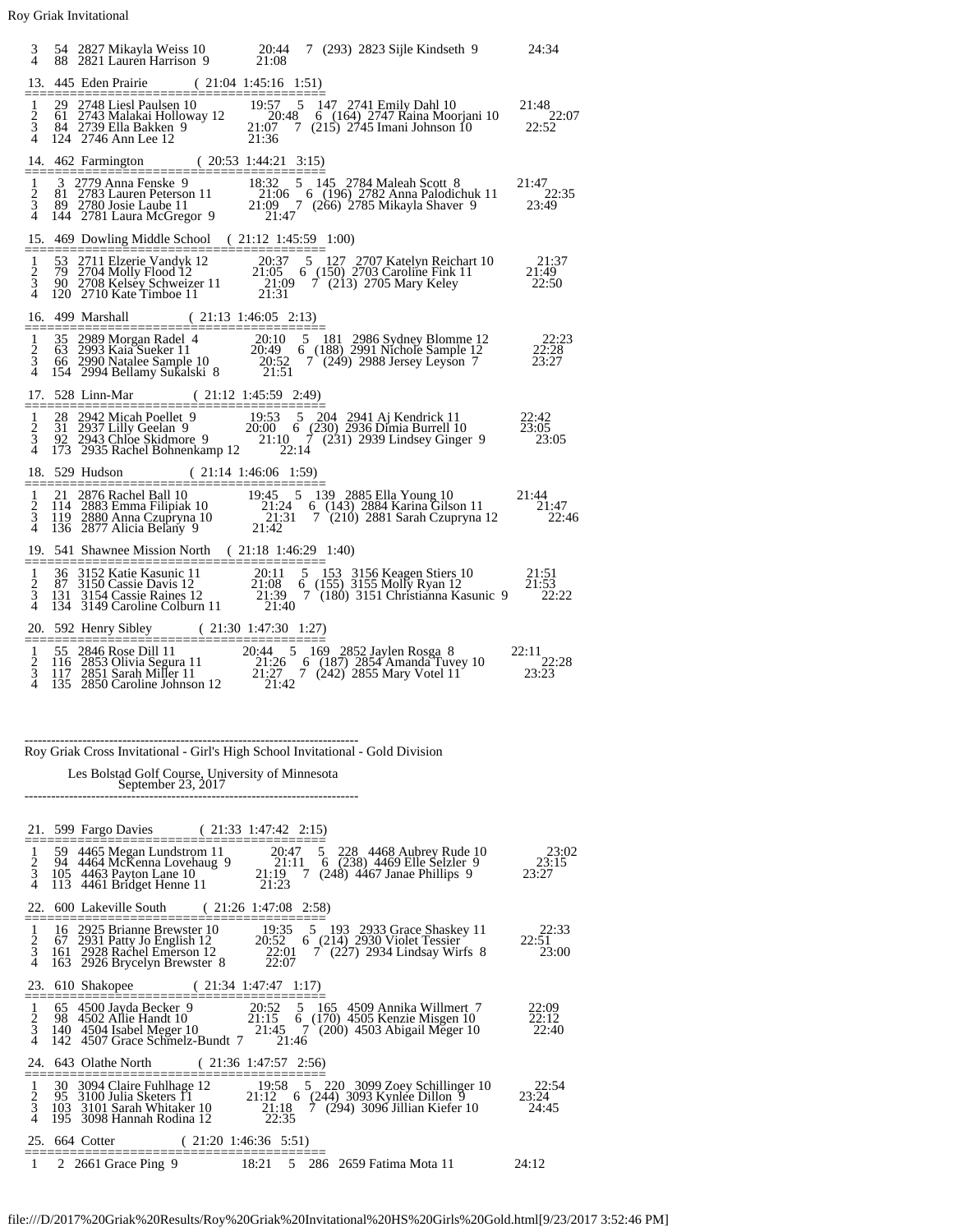| $\frac{2}{3}$<br>$\overline{4}$      |     |                                                                                                                                                                                                                                   | 5 2662 Lauren Ping 7 18:50 6 (305) 2657 Jennifer Lai 12<br>99 2655 Morgan Arnold 9 21:16 7 (307) 2656 Julia Greshik 12<br>272 2663 Aubrey Williams 9 23:57                                                                                                                                        | 26:30<br>27:00          |
|--------------------------------------|-----|-----------------------------------------------------------------------------------------------------------------------------------------------------------------------------------------------------------------------------------|---------------------------------------------------------------------------------------------------------------------------------------------------------------------------------------------------------------------------------------------------------------------------------------------------|-------------------------|
|                                      |     | 26. 665 Decorah (21:44 1:48:36 2:00)                                                                                                                                                                                              |                                                                                                                                                                                                                                                                                                   |                         |
| 1<br>$\frac{2}{3}$                   |     | 69 2682 Katie Nimrod 12 20:56<br>82 2676 Shayla Betts 10 21:07 6<br>130 2681 Sarah Mikkelson 12 21:39<br>158 2679 Jenna Galligan 12                                                                                               | 5 226 2680 Allie Hafner 12<br>21:07 6 (235) 2684 Meg Sessions 10<br>7 (239) 2683 Kaitlyn Rooney 12<br>21:58                                                                                                                                                                                       | 22:56<br>23:11<br>23:16 |
|                                      |     | 27. 734 St Paul Highland Park (21:50 1:49:10 2:38)                                                                                                                                                                                |                                                                                                                                                                                                                                                                                                   |                         |
| 1<br>$\frac{2}{3}$<br>$\overline{4}$ | 132 |                                                                                                                                                                                                                                   | 41 3257 Molly Moening 8 20:17 5 225 3255 Audrey Miller 8<br>132 3253 Delia Johnson 7 21:39 6 (237) 3254 Lauren Mendoza 12<br>160 3250 Celeste Alden 9 22:01 7 (243) 3251 Adeline Fabel 8<br>176 3252 Caroline Harding 10 22:18                                                                    | 22:55<br>23:15<br>23:23 |
|                                      |     | 28. 778 Waconia (22:03 1:50:11 3:04)                                                                                                                                                                                              |                                                                                                                                                                                                                                                                                                   |                         |
| 1<br>$\frac{2}{3}$                   |     | 47 3297 Kaleesa Houston 11<br>138 3303 Mallory Vacek 10 21:44<br>146 3299 Aubrey Mair 9 21:48                                                                                                                                     | 20:31 4 194 3300 Shea McCabe 10<br>5 253 3302 Kate Ulrich 9                                                                                                                                                                                                                                       | 22:33<br>23:35          |
|                                      |     | 29. 784 Sioux Falls O'Gorman (22:06 1:50:27 2:38)                                                                                                                                                                                 |                                                                                                                                                                                                                                                                                                   |                         |
| $\frac{1}{2}$<br>4                   |     | 209 3184 George Sugrue 10                                                                                                                                                                                                         | 57 3179 Alea Hardie 8 20:46 5 246 3183 Ndjakalenga Mwene<br>97 3178 Olivia Althoff 11 21:14 6 (267) 3182 Elizabeth Kolb 12<br>175 3181 Emma Houwman 11 22:18 7 (268) 3186 Ashton Vavra<br>20:46 5 246 3183 Ndjakalenga Mwenentanda 8<br>$22:18$ $\degree$ 7 $(268)$ 3186 Ashton Vavra 10<br>22:45 | 23:24<br>23:50<br>23:53 |
|                                      |     | 30. 785 Regis Jesuit (Col.) (21:52 1:49:18 4:28)                                                                                                                                                                                  |                                                                                                                                                                                                                                                                                                   |                         |
| 1<br>$rac{2}{3}$<br>4                | 223 | 8 3108 Isalina Colsman 10<br>8 3108 Isanna Consinant in 10<br>102 3116 Lizzy Somer 10 21:17<br>202 3111 Stadika Devireddy 11 22:41<br>202 3111 Stadison Lindonist 12 22:54<br>102 3116 Lizzy Somer 10<br>3113 Sydney Lindquist 12 | 18:59 5 250 3117 Mauryn Toole 10<br>21:17 6 (255) 3115 Makayla Regalado 10<br>7 (265) 3114 Ann Oberlies 10                                                                                                                                                                                        | 23:27<br>23:40<br>23:49 |

## --------------------------------------------------------------------------- Roy Griak Cross Invitational - Girl's High School Invitational - Gold Division

Les Bolstad Golf Course, University of Minnesota September 23, 2017 ---------------------------------------------------------------------------

|                                              |            | 31. 817 Forest Lake<br>(22:081:50:401:31)                                                                                                                                                                                                                                                                                      |                             |
|----------------------------------------------|------------|--------------------------------------------------------------------------------------------------------------------------------------------------------------------------------------------------------------------------------------------------------------------------------------------------------------------------------|-----------------------------|
| 1<br>$\frac{2}{3}$<br>4                      |            | 100 2794 Ellie Hanowski 7 21:16 5 211 2806 Ava Wilson 8<br>118 2802 Caroline Schoessow 12 21:28 6 (281) 2792 Chloe Foster 12<br>191 2804 Annabelle Stang 8 22:32 7 (288) 2790 Amanda Ekvall 10<br>197 2788 Hunter Haines 22:37                                                                                                 | 22:47<br>$^{24:06}_{24:16}$ |
| 32.                                          |            | 843 Rosemount (22:12 1:50:59 0:41)                                                                                                                                                                                                                                                                                             |                             |
| $\mathbf{1}$<br>$\frac{2}{3}$<br>4           |            | 168 3141 Tess Grunklee 12<br>168 3141 Tess Grunklee 12 22:10<br>177 3143 Avery Leppones 9 22:20<br>178 3145 Abby McNeil 9 22:20<br>21:44<br>5 183 3142 Lucy Jagoe 9<br>5 185 3142 Lucy Jagoe 9<br>6 (186) 3140 Dani Follett-Dion 12 22:27<br>7 (201) 3146 Sydney Regalado 12 22:40<br>22:10<br>7 (201) 3146 Sydney Regalado 12 | 22:25                       |
| 33.                                          |            | 855 Des Moines Roosevelt<br>(22:131:51:041:07)                                                                                                                                                                                                                                                                                 |                             |
| 1                                            |            | 21:38 5 208 2688 Brennan Drake 12                                                                                                                                                                                                                                                                                              | 22:45<br>22:54              |
| $\frac{2}{3}$<br>4                           |            | 129 2686 Izzy Buchanan 12 21:38 5 208 2688 Brennan Drake 12<br>149 2695 Sarah Schott 12 21:49 6 (224) 2691 Zoe Fry 10<br>179 2690 Megan Fleming 11 22:22 7 (256) 2692 Solit Germano 12<br>190 2693 Anna Gilbreath 10 22:30<br>7 (256) 2692 Solit Germano 12<br>190 2693 Anna Gilbreath 10                                      | 23:41                       |
| ===                                          |            | 34. 920 Sioux Falls Washington<br>$(22:25 \t1:52:05 \t1:47)$                                                                                                                                                                                                                                                                   |                             |
| 1<br>$\frac{2}{3}$<br>4                      |            | 126 3194 Sydney Lather 10 21:37 5 245 3189 Emma Johnson 10<br>152 3188 Kayla Debeer 9 21:50 6 (263) 3195 Katelyn Severson 10<br>156 3192 Ella Kolb 9 21:53 7 (270) 3197 Madisyn Waltman 8<br>241 3191 Khot Juac 10 23:21<br>23:21<br>241 3191 Khot Juac 10                                                                     | -23:24<br>23:48<br>23:55    |
|                                              |            | 35. 964 Elk River (22:33 1:52:44 1:39)                                                                                                                                                                                                                                                                                         |                             |
| 1<br>$\frac{2}{3}$<br>4                      |            | 115 4458 Audrey Neuerburg-Chap $9$ 21:25 5 229 4453 Jessica Holmquist 12<br>198 4455 Makayla Leuthold $9$ 22:39 6 (251) 4460 Ava Trombley 7<br>205 4454 Elaina Kuhnau 9 22:43 7 (259) 4456 Miah Martin 9<br>217 4451 Annica Carr 11 22                                                                                         | 23:04<br>23:33<br>23:43     |
|                                              |            | 36. 996 Eau Claire Memorial (22:38 1:53:07 0:39)                                                                                                                                                                                                                                                                               |                             |
| 1<br>$\frac{2}{3}$<br>4                      |            | 172 2724 Grace Cole 12 22:13 5<br>189 2722 Kathryn Anderson 12 22:28<br>207 2728 Grace Leonardson 10 22:45<br>212 2726 Sabrina Hagstrom 10 22:49<br>$22:13 \quad 5$<br>216 2725 Savanna Garborg 11<br>$6(236)$ 2729 Ava Pankratz 9 23:14<br>7 (252) 2730 Morgan Priem 10<br>212 2726 Sabrina Hagstrom 10                       | 22:52<br>23:34              |
| 37.                                          |            | 997 West Des Moines Valley (22:50 1:54:09 3:01)                                                                                                                                                                                                                                                                                |                             |
| ======<br>$\mathbf{1}$<br>$\frac{2}{3}$<br>4 | 258<br>277 | $\begin{array}{c} 21:03 \\ 21:20 \\ 23:42 \end{array}$<br>76 3345 Helen Gould 11<br>5 280 3346 Cassie Larick 11<br>5 280 3346 Cassie Larick 11<br>6 (285) 3352 Megan Weis 10<br>106 3349 Lauren Schulze 9<br>3347 Haley Losh 11<br>7 (291) 3344 Teaghan Booth 9<br>3350 Jane Smeins 12<br>24:00                                | 24:04<br>24:11<br>24:29     |
|                                              | =======    | 38. 1011 St Thomas More (SD) (22:45 1:53:45 2:14)                                                                                                                                                                                                                                                                              |                             |
| 1                                            |            | 21:31<br>5 260 3266 Mary Dyke 10<br>121 3264 Kaci Cooper 10                                                                                                                                                                                                                                                                    | 23:45                       |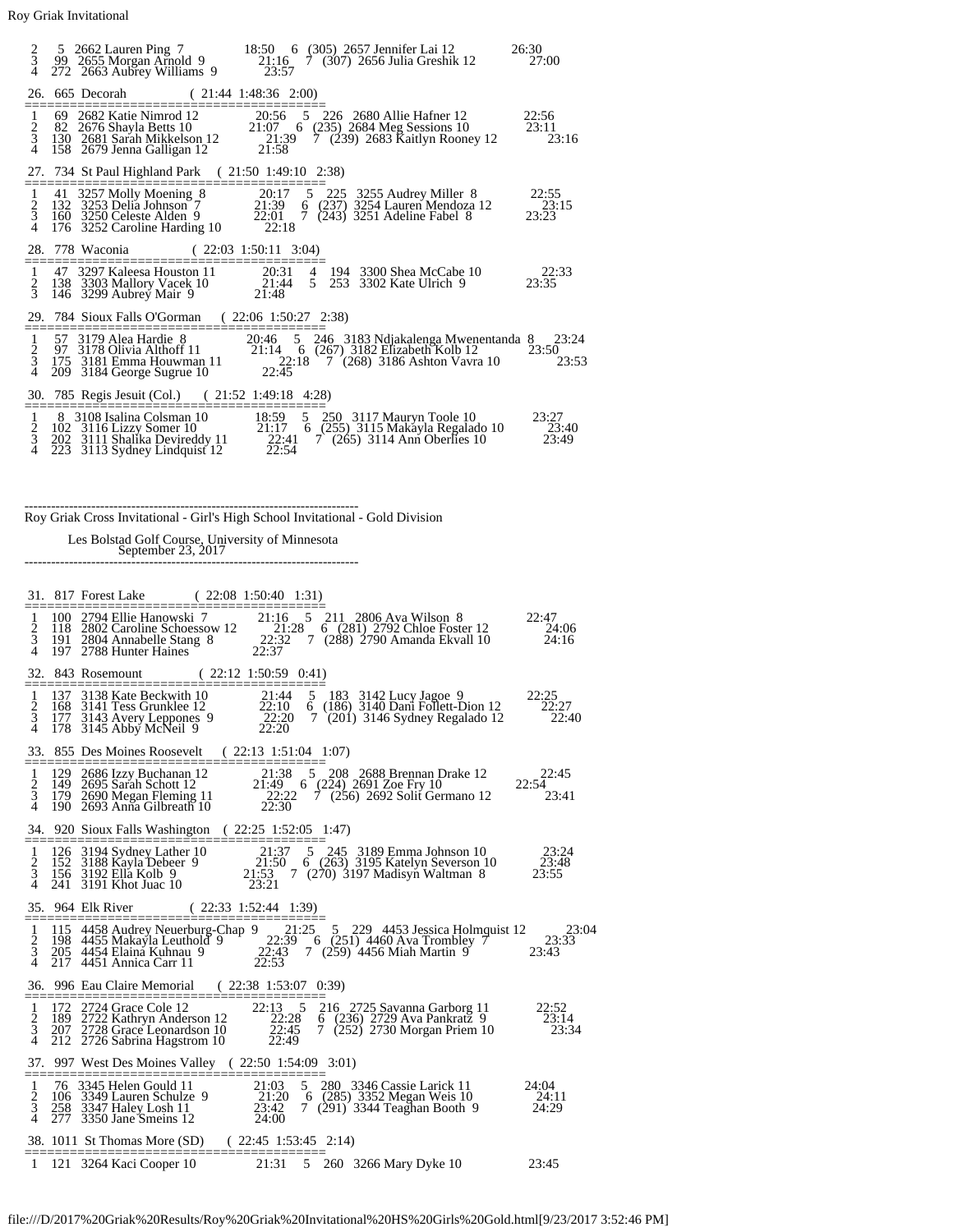| $\frac{2}{3}$  | 157<br>219 |                                                                        | 3263 Teresa Blote 11 21:57 6 (284) 3269 Kiah Trainor 10<br>3268 Emily Johnson 9 22:54 7 (296) 3261 Emily Blote 11<br>3262 Grace Blote 9 23:38                                                                                                    | 24:11<br>25:19        |
|----------------|------------|------------------------------------------------------------------------|--------------------------------------------------------------------------------------------------------------------------------------------------------------------------------------------------------------------------------------------------|-----------------------|
| 4              | 254        | 3262 Grace Blote 9                                                     |                                                                                                                                                                                                                                                  |                       |
|                |            | 39. 1030 Lakeville North                                               | (22:481:53:561:39)                                                                                                                                                                                                                               |                       |
|                |            |                                                                        | 167 2917 Danielle Bellino 12<br>182 2924 Kaori Zeller 9<br>182 2924 Kaori Zeller 9<br>182 2924 Kaori Zeller 9<br>182 2924 Kaori Zeller 9<br>182 2929 Courtney Loth 11<br>22:27 7 (287) 2920 Lauren McGillick 11<br>23:24 4381 Bayliss Flynn      | 23:49                 |
| $\frac{1}{2}$  |            |                                                                        |                                                                                                                                                                                                                                                  | 23:53<br>24:13        |
| 4              |            |                                                                        |                                                                                                                                                                                                                                                  |                       |
|                |            | 40. 1093 Mandan (24:18 2:01:27 9:03)                                   |                                                                                                                                                                                                                                                  |                       |
|                |            |                                                                        | 7 2952 Kelby Rinas 10 18:59 5 309 2949 Jaiden Horner 9 2<br>174 2950 Maria Moore 10 22:17 6 (310) 2954 Natasha Troxel 12<br>299 2951 Amaya Ramsey 9 25:50<br>304 2946 Mindy Barchenger 12 26:19                                                  | 28:02                 |
| $\frac{1}{2}$  |            |                                                                        |                                                                                                                                                                                                                                                  | 28:13                 |
| $\overline{A}$ |            |                                                                        |                                                                                                                                                                                                                                                  |                       |
|                |            |                                                                        |                                                                                                                                                                                                                                                  |                       |
|                |            |                                                                        |                                                                                                                                                                                                                                                  |                       |
|                |            |                                                                        | Roy Griak Cross Invitational - Girl's High School Invitational - Gold Division                                                                                                                                                                   |                       |
|                |            |                                                                        |                                                                                                                                                                                                                                                  |                       |
|                |            | Les Bolstad Golf Course, University of Minnesota<br>September 23, 2017 |                                                                                                                                                                                                                                                  |                       |
|                |            |                                                                        |                                                                                                                                                                                                                                                  |                       |
|                |            |                                                                        |                                                                                                                                                                                                                                                  |                       |
|                |            | 41. 1140 Mason City (IA) (23:10 1:55:49 1:46)                          |                                                                                                                                                                                                                                                  |                       |
|                | 192        |                                                                        |                                                                                                                                                                                                                                                  |                       |
| $\frac{1}{2}$  |            |                                                                        | 171 2996 Emma Davison 12<br>171 2996 Emma Davison 12<br>172 296 Emma Davison 12<br>172 2996 Hannah Thomas 10<br>22:33 6 (274) 3000 Sami Miller 10<br>23:58<br>247 3001 Gwen Sewell 9<br>23:25 7 (275) 3002 Marcella Sierra 9<br>23:58<br>257 299 |                       |
| 4              |            |                                                                        |                                                                                                                                                                                                                                                  |                       |
|                |            | 42. 1214 Eastview                                                      | $(23:23 \t1:56:54 \t1:28)$<br>================                                                                                                                                                                                                   |                       |
|                |            |                                                                        | 203 4379 Ashley Wagner 11 22:42 5 283 4374 Victoria Ellingson 11<br>218 4378 Anna Schumann 11 22:53 6 (289) 4373 Liliana Ellingson 9<br>234 4371 Kareena Clendening 12 23:10 7 (292) 4372 Halle Dwinnell 11<br>276 4375 Miranda Kern             | 24:10                 |
| $\frac{1}{2}$  |            |                                                                        |                                                                                                                                                                                                                                                  | 24:17<br>24:34        |
| 4              |            |                                                                        |                                                                                                                                                                                                                                                  |                       |
|                |            | 43. 1243 Irondale (24:32 2:02:37 5:25)                                 | ==============                                                                                                                                                                                                                                   |                       |
| 1              |            |                                                                        | 48 4479 Elizabeth Vanloon 8 20:31 5 302 4476 Kari McKay 10<br>295 4471 Antonia Arendse 12 24:52 6 (303) 4473 Zella Fruzyna 11<br>297 4472 Sibley Boyum 8 25:25 7 (306) 4474 Sarah Heuss 10<br>301 4475 Ashley Kluz 12 25:53                      | $\frac{25:56}{26:11}$ |
| $\frac{2}{3}$  |            |                                                                        |                                                                                                                                                                                                                                                  |                       |
|                |            |                                                                        |                                                                                                                                                                                                                                                  |                       |
|                |            | $(23:36 \t1:57:56 \t1:06)$<br>44. 1272 Bay Port                        |                                                                                                                                                                                                                                                  |                       |
| 1              |            |                                                                        | 221 2560 Rachel Hoffman 11 22:54 5 278 2562 Cora Klemme 12<br>240 2564 Madeline Peck 10 23:18 6 (282) 2563 Celeste North 10<br>262 2567 Eden Witt 9 23:47 7 (290) 2558 Lydia Akbari 12<br>271 2565 Natalie Shulstad 11 23:57                     | $24:00$<br>24:07      |
| $\frac{2}{3}$  |            |                                                                        |                                                                                                                                                                                                                                                  | 24:25                 |
| 4              |            |                                                                        |                                                                                                                                                                                                                                                  |                       |
|                | ========   | 45. 1418 Eau Claire North<br>=======================                   | (25:182:06:294:55)                                                                                                                                                                                                                               |                       |
|                |            |                                                                        |                                                                                                                                                                                                                                                  | 25:51                 |
| $\frac{1}{2}$  |            |                                                                        | 233 2737 Miciah Mills 12<br>279 2738 Savannah Palmer 12<br>298 2736 Karsten Hancock 11 25:28<br>2736 Karsten Hancock 11 25:28                                                                                                                    | 28:01                 |
|                |            |                                                                        |                                                                                                                                                                                                                                                  |                       |

## **Roy Griak Invitationl - Girl's High School - Gold Les Bolstad Golf Course, University of Minnesota 5 Kilometers**

| <b>Place</b>   | <b>Tea</b> | No.  | <b>Name</b>         | Grade | <b>Team</b>             | 1 <sub>k</sub> | Rank           | 1 Mile | Rank | 3k    | <b>Time</b> | Pace |
|----------------|------------|------|---------------------|-------|-------------------------|----------------|----------------|--------|------|-------|-------------|------|
|                |            | 3051 | <b>Emily Covert</b> | 11    | Minneapolis<br>Washburn | 3:19           | $\overline{2}$ | 5:25   | 3    | 10:35 | 18:13.0     | 5:52 |
| $\overline{2}$ |            | 2661 | Grace Ping          | 9     | Cotter                  | 3:20           |                | 5:25   | 2    | 10:35 | 18:20.8     | 5:55 |
| 3              |            | 2779 | Anna Fenske         | 9     | Farmington              | 3:20           |                |        | 1    | 10:35 | 18:31.4     | 5:58 |
| 4              |            | 3076 | Sarah Schmitt       | 12    | Naperville<br>North     | 3:48           | 38             | 6:00   | 14   | 11:08 | 18:47.1     | 6:03 |
| 5              | 2          | 2662 | Lauren Ping         | 7     | Cotter                  | 3:21           | 5              | 5:30   | 5    | 10:51 | 18:49.1     | 6:04 |
| 6              |            | 2841 | <b>Tori Gaitan</b>  | 10    | <b>Great Oak</b>        | 3:21           | 3              | 5:27   | 4    | 10:47 | 18:56.7     | 6:06 |
| $\overline{7}$ |            | 2952 | <b>Kelby Rinas</b>  | 10    | Mandan                  | 3:20           | 8              | 5:34   | 11   | 11:05 | 18:58.1     | 6:07 |
| 8              |            | 3108 | Isalina<br>Colsman  | 10    | Regis Jesuit<br>(Col.)  | 3:20           |                | 5:34   | 8    | 11:01 | 18:58.4     | 6:07 |
| 9              |            | 2808 | Dana Feyen          | 11    | Gale-Ettrk-             | 3:25           | 9              | 5:40   | 9    | 11:03 | 18:59.7     | 6:07 |

file:///D/2017%20Griak%20Results/Roy%20Griak%20Invitational%20HS%20Girls%20Gold.html[9/23/2017 3:52:46 PM]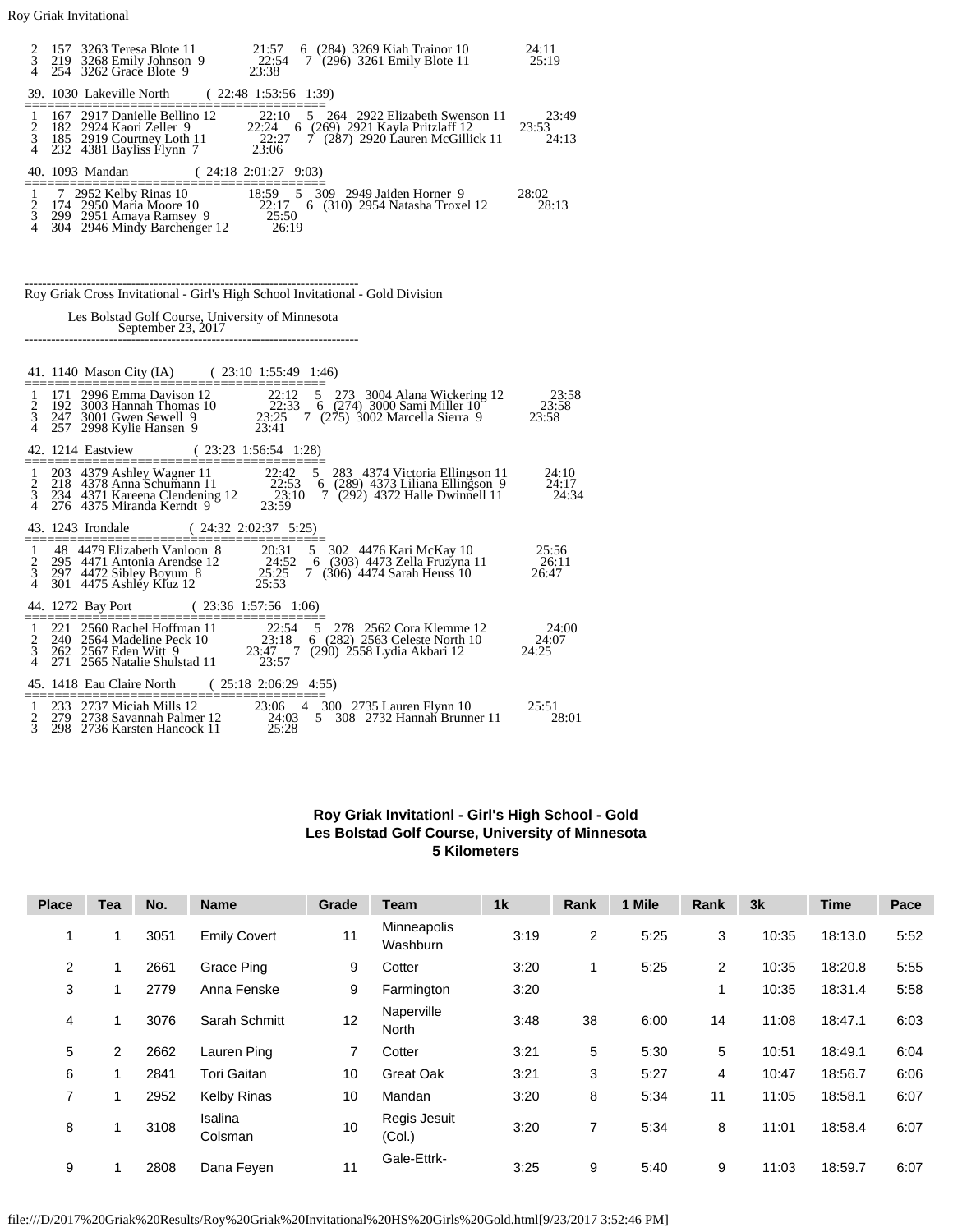|        |                  |      |                                   |                  | Trmpealeau                      |      |     |      |                |       |         |      |
|--------|------------------|------|-----------------------------------|------------------|---------------------------------|------|-----|------|----------------|-------|---------|------|
| $10$   | 2                | 3073 | Alex Morris                       | 11               | Naperville<br>North             | 3:49 | 39  | 6:00 | 18             | 11:11 | 19:03.2 | 6:08 |
| 11     | $\mathbf{1}$     | 3326 | Emma<br>Atkinson                  | 10               | Wayzata                         | 3:40 | 35  | 5:58 | 24             | 11:27 | 19:12.4 | 6:11 |
| 12     | 1                | 2297 | Alyssa<br>Edwards                 |                  | Yorkville                       | 3:29 | 14  | 5:41 | $\overline{7}$ | 11:01 | 19:12.6 | 6:11 |
| 13     | $\mathbf{1}$     | 2762 | <b>EMILY</b><br><b>KOMPELIEN</b>  | 12               | Edina                           | 3:34 | 21  | 5:48 | 15             | 11:09 | 19:13.3 | 6:12 |
| 14     | $\overline{c}$   | 3333 | Caroline<br>Sassan                | 10               | Wayzata                         | 3:40 | 36  | 5:58 | 23             | 11:27 | 19:15.6 | 6:12 |
| 15     | $\mathbf{1}$     | 3279 | Autumn<br><b>Dushack</b>          | 10               | Sun Prairie                     | 3:26 | 13  | 5:41 | 13             | 11:08 | 19:16.4 | 6:13 |
| 16     | $\boldsymbol{2}$ | 3277 | KatieRose<br>Blachowicz           | 12               | Sun Prairie                     | 3:29 | 17  | 5:43 | 12             | 11:08 | 19:16.9 | 6:13 |
| 17     | $\mathbf{1}$     | 3007 | Tierney<br>Wolfgram               | $\boldsymbol{9}$ | Math&Science<br>Academy         | 3:21 | 6   | 5:33 | 6              | 10:52 | 19:17.6 | 6:13 |
| 18     | 1                | 2925 | <b>Brianne</b><br><b>Brewster</b> | 10               | Lakeville<br>South              | 3:34 |     |      | 22             | 11:27 | 19:35.0 | 6:19 |
| 19     | 2                | 2839 | <b>Fatima Cortes</b>              | 11               | Great Oak                       | 3:21 | 4   | 5:27 | 10             | 11:05 | 19:36.8 | 6:19 |
| $20\,$ | $\overline{c}$   | 2383 | Helena<br>Klerononios             |                  | Yorkville                       | 3:29 | 15  | 5:42 | 17             | 11:11 | 19:37.6 | 6:20 |
| 21     | 3                | 3075 | Hannah Ricci                      | 12               | Naperville<br>North             | 3:59 | 112 | 6:20 | 38             | 11:41 | 19:39.8 | 6:20 |
| 22     | 3                | 2844 | Sandra<br>Pflughoft               | 12               | Great Oak                       | 3:28 | 10  | 5:40 | 16             | 11:10 | 19:40.5 | 6:20 |
| 23     | 1                | 2876 | <b>Rachel Ball</b>                | 10               | Hudson                          | 3:31 | 26  | 5:52 | 31             | 11:34 | 19:44.9 | 6:22 |
| 24     | $\mathbf{1}$     | 4529 | Ali Weimer                        | 8                | StMichael-<br>Albertville       | 3:35 | 29  | 5:53 | 26             | 11:28 | 19:45.0 | 6:22 |
| 25     | 2                | 4521 | Annalise Davis                    | 11               | StMichael-<br>Albertville       | 3:34 | 27  | 5:52 | 25             | 11:27 | 19:45.9 | 6:22 |
| 26     | $\mathbf{1}$     | 2891 | Jessica McKee                     | 12               | Johnston (IA)                   | 3:40 | 37  | 5:59 | 33             | 11:35 | 19:48.1 | 6:23 |
| 27     | $\mathbf{1}$     | 2826 | Rachel Torrey                     | 12               | <b>Grand Forks</b><br>Central   | 3:25 | 16  | 5:42 | 20             | 11:23 | 19:48.4 | 6:23 |
| 28     | $\mathfrak{S}$   | 3282 | Kate Kopotic                      | 9                | Sun Prairie                     | 3:45 | 58  | 6:05 | 40             | 11:42 | 19:51.5 | 6:24 |
| 29     | $\mathbf{1}$     | 2713 | <b>Brenna</b><br>Cohoon           | 10               | Downers<br>Grove (III.)         | 3:27 | 11  | 5:40 | 21             | 11:24 | 19:51.7 | 6:24 |
| 30     | $\mathbf{1}$     | 2942 | Micah Poellet                     | 9                | Linn-Mar                        | 3:24 | 12  | 5:41 | 19             | 11:21 | 19:52.4 | 6:24 |
| 31     | 1                | 2748 | Liesl Paulsen                     | $10$             | Eden Prairie                    | 3:41 | 34  | 5:58 | 35             | 11:35 | 19:56.5 | 6:26 |
| 32     | $\mathbf{1}$     | 3094 | Claire<br>Fuhlhage                | 12               | Olathe North                    | 3:42 | 51  | 6:02 | 39             | 11:41 | 19:57.4 | 6:26 |
| 33     | 2                | 2937 | Lilly Geelan                      | 9                | Linn-Mar                        | 3:40 | 45  | 6:01 | 36             | 11:39 | 19:59.4 | 6:27 |
| 34     | 3                | 3331 | Rhynn Paulsen                     | 10               | Wayzata                         | 3:49 | 89  | 6:13 | 57             | 11:53 | 19:59.9 | 6:27 |
| 35     | $\mathbf{1}$     | 2896 | <b>Courtney West</b>              | 12               | Kasson-<br>Mantorville          | 4:00 | 123 | 6:21 | 68             | 11:59 | 20:03.5 | 6:28 |
| 36     | 4                | 3286 | Maddie<br>Thompson                | 11               | Sun Prairie                     | 3:39 | 32  | 5:55 | 27             | 11:31 | 20:04.5 | 6:28 |
| 37     | $\overline{c}$   | 3052 | <b>Grace Dickel</b>               | 11               | Minneapolis<br>Washburn         | 3:35 | 30  | 5:54 | 34             | 11:35 | 20:06.2 | 6:29 |
| 38     | 1                | 2989 | Morgan Radel                      | 4                | Marshall                        | 3:44 | 69  | 6:07 | 55             | 11:52 | 20:09.2 | 6:30 |
| 39     | $\mathbf{1}$     | 3152 | Katie Kasunic                     | 11               | Shawnee<br><b>Mission North</b> | 3:43 | 55  | 6:04 | 43             | 11:44 | 20:10.3 | 6:30 |
| 40     | 2                | 2890 | <b>Brooke McKee</b>               | 10               | Johnston (IA)                   | 3:42 | 40  | 6:00 | 41             | 11:43 | 20:10.7 | 6:30 |
| 41     | $\mathbf{1}$     | 3173 | <b>Courtney Klatt</b>             | 12               | Sioux Falls<br>Lincoln          | 3:37 | 31  | 5:55 | 32             | 11:35 | 20:11.0 | 6:30 |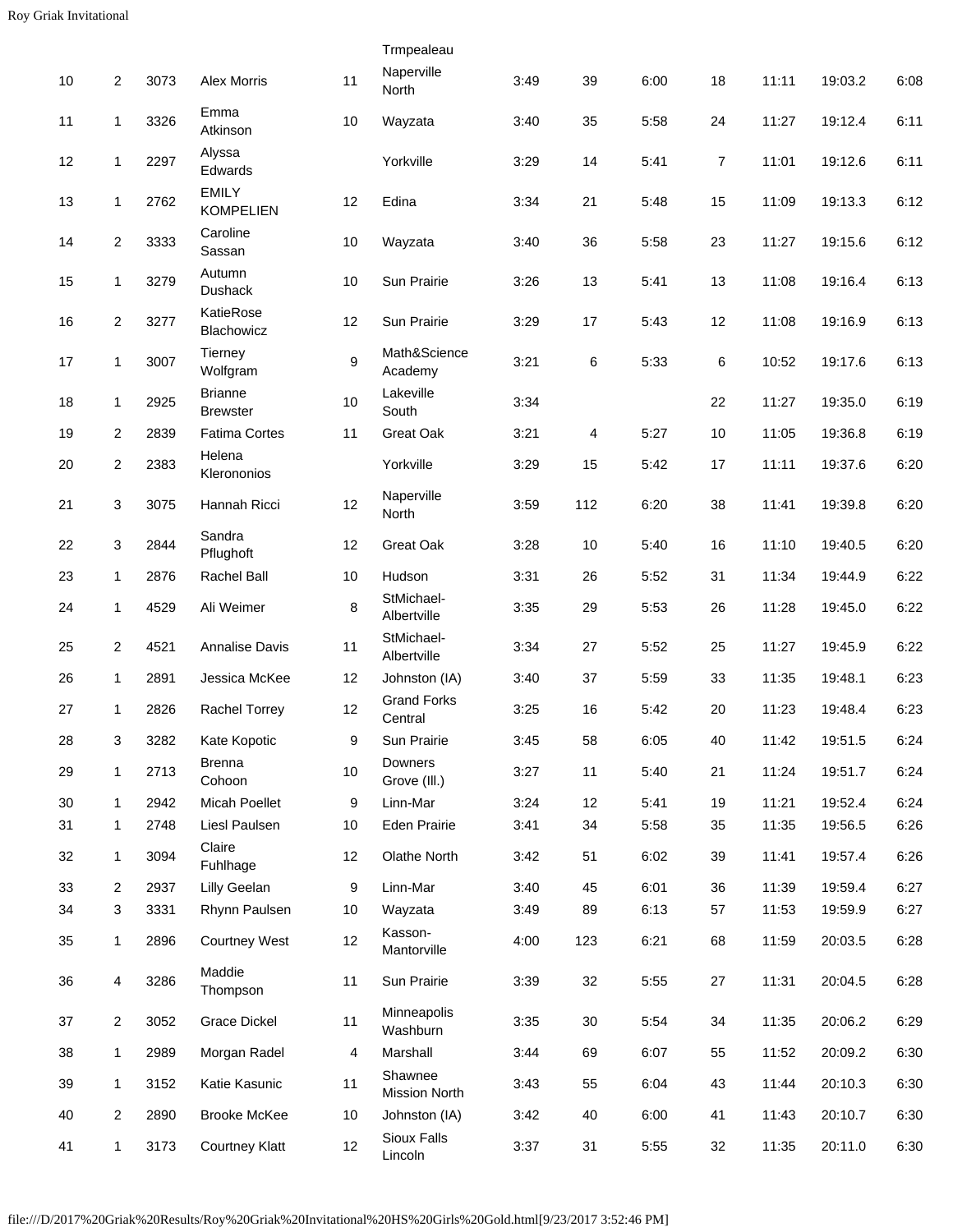| 42 | 1                       | 2845 | Mazie Larsen                      | 12   | Gretna (Neb.)                   | 3:33    | 24  | 5:51    | 37  | 11:40   | 20:11.1 | 6:30 |
|----|-------------------------|------|-----------------------------------|------|---------------------------------|---------|-----|---------|-----|---------|---------|------|
| 43 | 3                       | 2387 | Oliva Borwrak                     |      | Yorkville                       | 3:30    | 20  | 5:46    | 29  | 11:32   | 20:13.0 | 6:31 |
| 44 | $\overline{c}$          | 2767 | SADIE<br><b>SCHREINER</b>         | 10   | Edina                           | 3:59    | 147 | 6:27    | 72  | 12:00   | 20:16.7 | 6:32 |
| 45 | $\mathbf{1}$            | 3257 | <b>Molly Moening</b>              | 8    | St Paul<br><b>Highland Park</b> | 3:41    | 54  | 6:03    | 49  | 11:47   | 20:17.0 | 6:32 |
| 46 | 3                       | 2759 | <b>KATHERINE</b><br><b>BERUBE</b> | 12   | Edina                           | 3:54    | 86  | 6:12    | 50  | 11:49   | 20:18.1 | 6:33 |
| 47 | $\overline{c}$          | 2721 | Melissa<br>Weidner                | 11   | Downers<br>Grove (III.)         | 3:38    | 41  | 6:00    | 45  | 11:45   | 20:19.2 | 6:33 |
| 48 | $\overline{\mathbf{c}}$ | 2824 | Alexis Roehl                      | 11   | <b>Grand Forks</b><br>Central   | 3:25    | 18  | 5:45    | 28  | 11:31   | 20:20.8 | 6:33 |
| 49 | 4                       | 2840 | Audrey Dang                       | 10   | Great Oak                       | 3:29    | 19  | 5:45    | 30  | 11:33   | 20:24.8 | 6:35 |
| 50 | 3                       | 4527 | Mia Salas                         | 11   | StMichael-<br>Albertville       | 3:44    | 63  | 6:07    | 61  | 11:57   | 20:25.1 | 6:35 |
| 51 | 1                       | 2547 | Mckenzie<br>Schroepfer            | 10   | Antigo                          | 1:52:05 | 399 | 1:54:48 | 416 | 1:57:38 | 20:26.6 | 6:35 |
| 52 | $\mathbf{1}$            | 3297 | Kaleesa<br>Houston                | 11   | Waconia                         | 3:44    | 60  | 6:05    | 56  | 11:52   | 20:30.5 | 6:37 |
| 53 | $\mathbf{1}$            | 4479 | Elizabeth<br>VanLoon              | 8    | Irondale                        | 3:44    | 61  | 6:06    | 53  | 11:51   | 20:31.0 | 6:37 |
| 54 | 4                       | 4528 | Katie Sigerud                     | 8    | StMichael-<br>Albertville       | 3:41    | 50  | 6:02    | 66  | 11:58   | 20:32.5 | 6:37 |
| 55 | 3                       | 2719 | Becky<br>Versaskas                | 11   | Downers<br>Grove (III.)         | 3:38    | 48  | 6:02    | 52  | 11:49   | 20:33.9 | 6:38 |
| 56 | 4                       | 2714 | Rebecca<br>Diddia                 | 9    | <b>Downers</b><br>Grove (III.)  | 3:43    | 46  | 6:01    | 48  | 11:47   | 20:35.1 | 6:38 |
| 57 | 4                       | 3329 | Lauren<br>McCollor                | 9    | Wayzata                         | 3:48    | 71  | 6:08    | 44  | 11:45   | 20:36.4 | 6:38 |
| 58 | 1                       | 2711 | Elzerie vanDyk                    | 12   | Dowling<br>Middle School        | 3:48    | 76  | 6:09    | 59  | 11:55   | 20:36.8 | 6:39 |
| 59 | 1                       | 3295 | Maddie Lavin                      | 12   | Vermillion<br>(SD)              | 3:29    | 23  | 5:50    | 46  | 11:46   | 20:43.1 | 6:41 |
| 60 | 3                       | 2827 | Mikayla Weiss                     | 10   | <b>Grand Forks</b><br>Central   | 3:40    | 47  | 6:01    | 54  | 11:52   | 20:43.3 | 6:41 |
| 61 | 1                       | 2846 | Rose Dill                         | 11   | <b>Henry Sibley</b>             | 3:58    | 125 | 6:22    | 79  | 12:04   | 20:43.6 | 6:41 |
| 62 | 5                       | 2717 | Erin Reidy                        | 10   | Downers<br>Grove (III.)         | 3:38    | 49  | 6:02    | 70  | 12:00   | 20:45.2 | 6:41 |
| 63 | 1                       | 3179 | Alea Hardie                       | 8    | Sioux Falls<br>O'Gorman         | 3:44    | 67  | 6:07    | 65  | 11:58   | 20:45.4 | 6:41 |
| 64 | $\overline{c}$          | 3177 | Caroline<br>Sudbeck               | 10   | Sioux Falls<br>Lincoln          | 3:40    | 43  | 6:01    | 62  | 11:58   | 20:46.1 | 6:42 |
| 65 | 1                       | 4465 | Megan<br>Lundstrom                | 11   | Fargo Davies                    | 3:45    | 75  | 6:09    | 82  | 12:04   | 20:47.0 | 6:42 |
| 66 | 4                       | 3071 | Claire Hill                       | 11   | Naperville<br>North             | 4:00    | 128 | 6:22    | 76  | 12:01   | 20:47.4 | 6:42 |
| 67 | $\overline{c}$          | 2743 | Malakai<br>Holloway               | 12   | Eden Prairie                    | 3:43    | 59  | 6:05    | 63  | 11:58   | 20:48.0 | 6:42 |
| 68 | 5                       | 3074 | Wagner<br>Osborne                 | 10   | Naperville<br>North             | 4:05    | 189 | 6:33    | 126 | 12:25   | 20:48.9 | 6:42 |
| 69 | $\overline{c}$          | 2993 | Kaia Sueker                       | 11   | Marshall                        | 3:44    | 70  | 6:07    | 83  | 12:05   | 20:48.9 | 6:42 |
| 70 | 4                       | 2764 | <b>JULIANNE</b><br>LOGAN          | 12   | Edina                           | 3:59    | 152 | 6:27    | 96  | 12:14   | 20:50.4 | 6:43 |
| 71 | 1                       | 4500 | Jayda Becker                      | 9    | Shakopee                        | 3:50    | 94  | 6:16    | 90  | 12:12   | 20:51.3 | 6:43 |
| 72 | 3                       | 2990 | Natalee<br>Sample                 | $10$ | Marshall                        | 3:44    | 68  | 6:07    | 77  | 12:03   | 20:51.4 | 6:43 |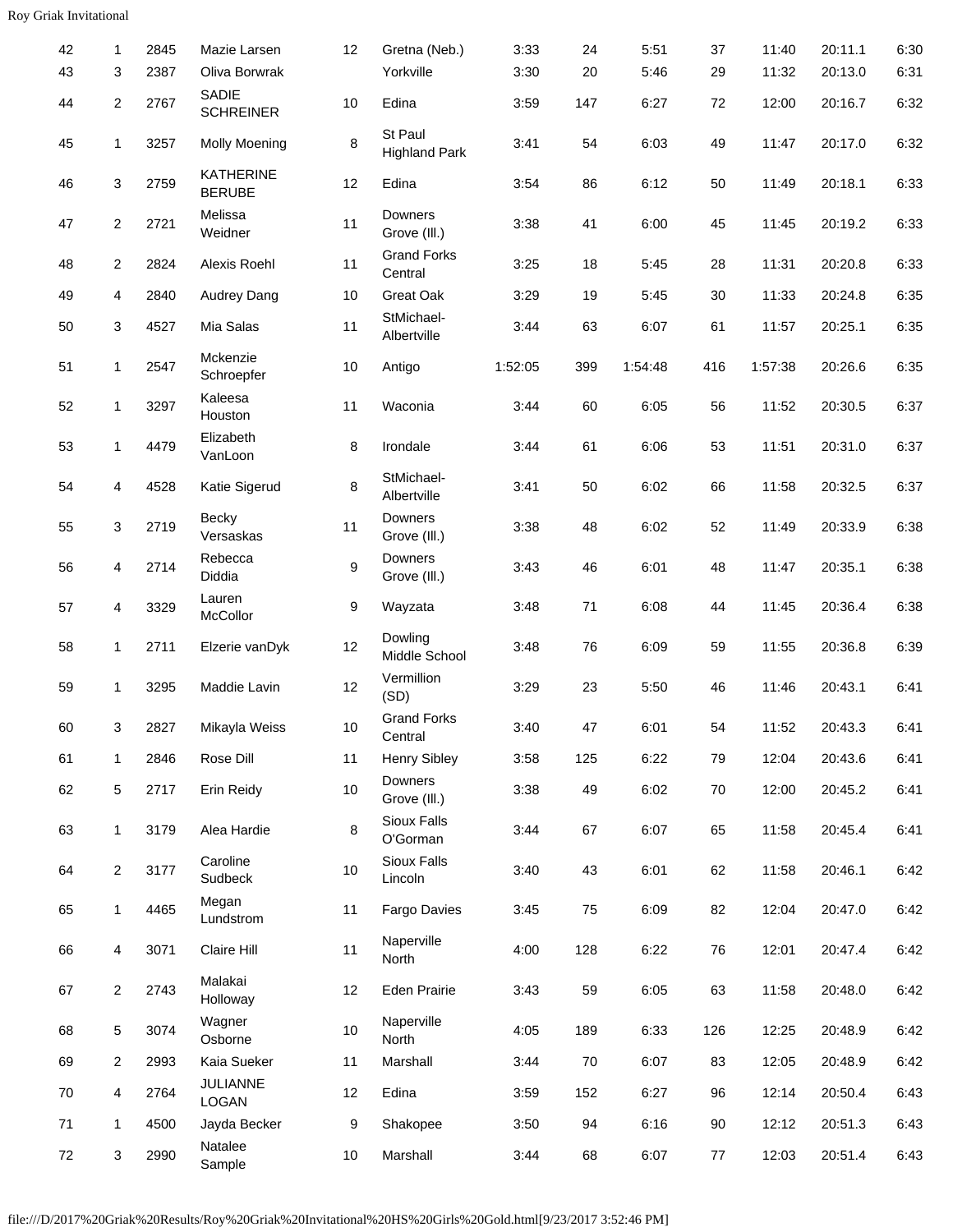| 73  | 2              | 2931 | Patty Jo<br>English          | 12               | Lakeville<br>South             | 3:52 |     |      | 71  | 12:00 | 20:51.9 | 6:43 |
|-----|----------------|------|------------------------------|------------------|--------------------------------|------|-----|------|-----|-------|---------|------|
| 74  | 5              | 2842 | Brianna Lucas                | 11               | Great Oak                      | 3:42 | 53  | 6:02 | 60  | 11:57 | 20:52.8 | 6:44 |
| 75  | 1              | 2682 | Katie Nimrod                 | 12               | Decorah                        | 3:42 | 62  | 6:06 | 73  | 12:00 | 20:55.3 | 6:45 |
| 76  | 5              | 3332 | Carmen<br>Rottinghaus        | 12               | Wayzata                        | 3:55 | 140 | 6:26 | 109 | 12:19 | 20:55.6 | 6:45 |
| 77  | 3              | 3054 | Chloe Garcia<br>Grafing      | $\boldsymbol{9}$ | Minneapolis<br>Washburn        | 3:34 | 25  | 5:52 | 42  | 11:43 | 20:56.3 | 6:45 |
| 78  | 6              | 3325 | Emelia Arnone                | 9                | Wayzata                        | 3:57 | 161 | 6:29 | 149 | 12:31 | 20:57.0 | 6:45 |
| 79  | 3              | 2886 | Lindsey<br><b>Batkiewicz</b> | 11               | Johnston (IA)                  | 3:45 | 72  | 6:08 | 69  | 12:00 | 20:59.3 | 6:46 |
| 80  | 5              | 4520 | Anna Belair                  | 10               | StMichael-<br>Albertville      | 3:51 | 93  | 6:14 | 81  | 12:04 | 20:59.6 | 6:46 |
| 81  | 7              | 3327 | Julia Beckman                | 11               | Wayzata                        | 3:57 | 159 | 6:28 | 145 | 12:30 | 21:01.2 | 6:46 |
| 82  | 1              | 3345 | Helen Gould                  | 11               | West Des<br>Moines Valley      | 3:35 | 28  | 5:53 | 51  | 11:49 | 21:02.1 | 6:47 |
| 83  | 4              | 2388 | Mady<br>Klebenow             |                  | Yorkville                      | 3:45 | 74  | 6:08 | 88  | 12:11 | 21:02.7 | 6:47 |
| 84  | 6              | 2715 | Olivia Duax                  | 11               | <b>Downers</b><br>Grove (III.) | 3:52 | 114 | 6:21 | 122 | 12:23 | 21:04.5 | 6:47 |
| 85  | 2              | 2704 | <b>Molly Flood</b>           | 12               | Dowling<br>Middle School       | 3:58 | 151 | 6:27 | 121 | 12:23 | 21:04.8 | 6:48 |
| 86  | 7              | 2720 | Kennedy<br>Warden            | $10$             | Downers<br>Grove (III.)        | 3:38 | 42  | 6:00 | 58  | 11:54 | 21:05.0 | 6:48 |
| 87  | 2              | 2783 | Lauren<br>Peterson           | 11               | Farmington                     | 3:31 | 22  | 5:50 | 47  | 11:46 | 21:05.4 | 6:48 |
| 88  | 2              | 2676 | Shayla Betts                 | 10               | Decorah                        | 3:53 | 126 | 6:22 | 118 | 12:21 | 21:06.5 | 6:48 |
| 89  | 5              | 2389 | Sara Klemon                  |                  | Yorkville                      | 3:43 | 66  | 6:07 | 85  | 12:06 | 21:06.8 | 6:48 |
| 90  | 3              | 2739 | Ella Bakken                  | 9                | <b>Eden Prairie</b>            | 4:06 | 183 | 6:31 | 127 | 12:25 | 21:06.9 | 6:48 |
| 91  | 4              | 3058 | Olivia Orr                   | 12               | Minneapolis<br>Washburn        | 3:55 | 107 | 6:20 | 113 | 12:20 | 21:07.0 | 6:48 |
| 92  | 3              | 3174 | Analise<br>Levesque          | 11               | Sioux Falls<br>Lincoln         | 3:43 | 80  | 6:11 | 97  | 12:15 | 21:07.2 | 6:48 |
| 93  | $\overline{2}$ | 3150 | Cassie Davis                 | 12               | Shawnee<br>Mission North       | 3:47 | 81  | 6:11 | 78  | 12:03 | 21:07.3 | 6:48 |
| 94  | 4              | 2821 | Lauren<br>Harrison           | $\boldsymbol{9}$ | <b>Grand Forks</b><br>Central  | 3:45 | 85  | 6:12 | 92  | 12:13 | 21:07.9 | 6:49 |
| 95  | 8              | 3328 | Naomi Long                   | 12               | Wayzata                        | 3:58 | 164 | 6:29 | 148 | 12:31 | 21:08.0 | 6:49 |
| 96  | 3              | 2780 | Josie Laube                  | 11               | Farmington                     | 3:43 | 64  | 6:07 | 74  | 12:01 | 21:08.3 | 6:49 |
| 97  | 3              | 2708 | Kelsey<br>Schweizer          | 11               | Dowling<br>Middle School       | 3:45 | 73  | 6:08 | 75  | 12:01 | 21:08.6 | 6:49 |
| 98  | 5              | 2763 | <b>MADELINE</b><br>LAWLER    | 11               | Edina                          | 3:59 | 149 | 6:27 | 110 | 12:19 | 21:08.6 | 6:49 |
| 99  | 3              | 2943 | Chloe<br>Skidmore            | 9                | Linn-Mar                       | 3:55 | 132 | 6:22 | 89  | 12:12 | 21:09.5 | 6:49 |
| 100 | 6              | 4525 | Paige McAloon                | $10\,$           | StMichael-<br>Albertville      | 3:51 | 103 | 6:19 | 129 | 12:25 | 21:10.7 | 6:49 |
| 101 | $\overline{c}$ | 4464 | McKenna<br>Lovehaug          | $\boldsymbol{9}$ | Fargo Davies                   | 3:46 | 84  | 6:12 | 95  | 12:14 | 21:11.0 | 6:50 |
| 102 | 2              | 3100 | Julia Sketers                | 11               | Olathe North                   | 3:54 | 115 | 6:21 | 99  | 12:15 | 21:11.3 | 6:50 |
| 103 | 9              | 3330 | Mara McCollor                | 11               | Wayzata                        | 3:58 | 160 | 6:28 | 144 | 12:30 | 21:13.4 | 6:50 |
| 104 | 6              | 2299 | Nicole Greyer                |                  | Yorkville                      | 3:32 | 33  | 5:56 | 67  | 11:59 | 21:13.7 | 6:50 |
| 105 | 2              | 3178 | Olivia Althoff               | 11               | Sioux Falls<br>O'Gorman        | 3:46 | 87  | 6:13 | 93  | 12:13 | 21:13.8 | 6:50 |
| 106 | 2              | 4502 | Allie Handt                  | 10               | Shakopee                       | 3:53 | 105 | 6:19 | 108 | 12:19 | 21:14.3 | 6:51 |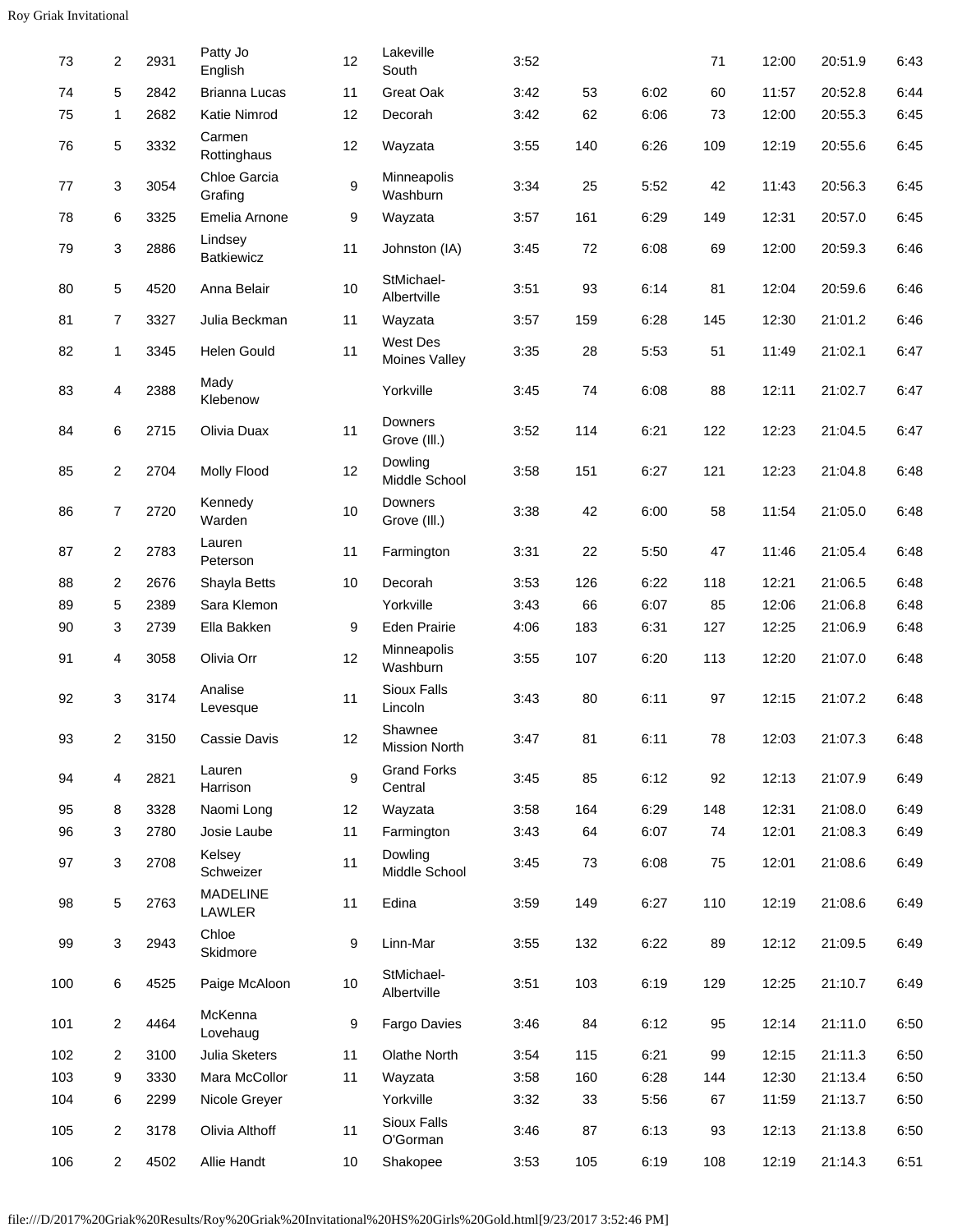| 107 | 3              | 2655 | Morgan Arnold                | 9              | Cotter                           | 3:44 |     |      | 94  | 12:14 | 21:15.1 | 6:51 |
|-----|----------------|------|------------------------------|----------------|----------------------------------|------|-----|------|-----|-------|---------|------|
| 108 | 1              | 2794 | Ellie Hanowski               | $\overline{7}$ | <b>Forest Lake</b>               | 3:46 | 90  | 6:13 | 103 | 12:17 | 21:15.8 | 6:51 |
| 109 | 4              | 3169 | Liz Bindert                  | 11             | Sioux Falls<br>Lincoln           | 3:43 | 79  | 6:11 | 104 | 12:17 | 21:16.5 | 6:51 |
| 110 | $\overline{2}$ | 3116 | <b>Lizzy Somer</b>           | 10             | Regis Jesuit<br>(Col.)           | 3:50 | 102 | 6:18 | 105 | 12:17 | 21:16.8 | 6:51 |
| 111 | 3              | 3101 | Sarah Whitaker               | $10$           | <b>Olathe North</b>              | 3:54 | 119 | 6:21 | 100 | 12:16 | 21:17.1 | 6:52 |
| 112 | $\overline{7}$ | 4523 | Jessica Immer                | 9              | StMichael-<br>Albertville        | 3:55 | 139 | 6:26 | 140 | 12:30 | 21:18.4 | 6:52 |
| 113 | 3              | 4463 | Payton Lane                  | 10             | <b>Fargo Davies</b>              | 3:46 | 91  | 6:13 | 98  | 12:15 | 21:18.6 | 6:52 |
| 114 | $\overline{2}$ | 3349 | Lauren Schulze               | 9              | <b>West Des</b><br>Moines Valley | 3:41 | 78  | 6:09 | 101 | 12:16 | 21:20.0 | 6:52 |
| 115 | 6              | 3069 | Megan Driscoll               | 11             | Naperville<br>North              | 4:17 | 304 | 6:54 | 204 | 12:56 | 21:20.9 | 6:53 |
| 116 | 6              | 2843 | Georgie<br>Mandel            | 9              | Great Oak                        | 3:43 | 57  | 6:05 | 87  | 12:11 | 21:20.9 | 6:53 |
| 117 | 8              | 2716 | Kelley<br>Hackbarth          | 12             | <b>Downers</b><br>Grove (III.)   | 3:52 | 117 | 6:21 | 128 | 12:25 | 21:21.3 | 6:53 |
| 118 | 1              | 3208 | Kourtney<br>Delperdang       | 11             | Spirit Lake<br>Park              | 3:48 | 99  | 6:17 | 111 | 12:20 | 21:21.3 | 6:53 |
| 119 | 4              | 2894 | Clara Toot                   | 10             | Johnston (IA)                    | 3:54 | 101 | 6:18 | 91  | 12:13 | 21:21.6 | 6:53 |
| 120 | $\overline{7}$ | 2386 | Hailey<br>Simmons            |                | Yorkville                        | 3:44 | 82  | 6:11 | 106 | 12:18 | 21:22.0 | 6:53 |
| 121 | 5              | 3285 | Hannah Ray                   | 10             | Sun Prairie                      | 3:52 | 108 | 6:20 | 120 | 12:22 | 21:22.9 | 6:53 |
| 122 | 5              | 2895 | Lauren Urban                 | 11             | Johnston (IA)                    | 3:58 | 130 | 6:22 | 115 | 12:21 | 21:23.0 | 6:53 |
| 123 | 4              | 4461 | <b>Bridget Henne</b>         | 11             | Fargo Davies                     | 3:42 | 56  | 6:04 | 84  | 12:05 | 21:23.0 | 6:53 |
| 124 | $\overline{2}$ | 2883 | Emma Filipiak                | 10             | Hudson                           | 3:56 | 138 | 6:25 | 151 | 12:31 | 21:23.2 | 6:54 |
| 125 | $\mathbf{1}$   | 4458 | Audrey<br>Neuerburg-<br>Chap | 9              | <b>Elk River</b>                 | 3:55 | 127 | 6:22 | 132 | 12:27 | 21:24.5 | 6:54 |
| 126 | 9              | 2718 | Gillian Thomas               | 12             | <b>Downers</b><br>Grove (III.)   | 3:57 |     |      | 123 | 12:24 | 21:25.9 | 6:54 |
| 127 | $\overline{2}$ | 2853 | Olivia Segura                | 11             | <b>Henry Sibley</b>              | 4:15 | 261 | 6:45 | 163 | 12:38 | 21:26.0 | 6:54 |
| 128 | 3              | 2851 | Sarah Miller                 | 11             | <b>Henry Sibley</b>              | 4:14 | 236 | 6:42 | 156 | 12:34 | 21:26.1 | 6:54 |
| 129 | $\mathbf{1}$   | 4490 | Alayna<br>Franson            | 12             | Rhinelander                      | 3:45 | 88  | 6:13 | 107 | 12:18 | 21:27.1 | 6:55 |
| 130 | $\overline{2}$ | 2802 | Caroline<br>Schoessow        | 12             | Forest Lake                      | 3:43 | 83  | 6:12 | 102 | 12:16 | 21:27.7 | 6:55 |
| 131 | 3              | 2880 | Anna Czupryna                | 10             | Hudson                           | 3:57 | 173 | 6:30 | 152 | 12:32 | 21:30.3 | 6:56 |
| 132 | 4              | 2710 | Kate Timboe                  | 11             | Dowling<br>Middle School         | 3:43 | 65  | 6:07 | 86  | 12:09 | 21:30.6 | 6:56 |
| 133 | $\mathbf{1}$   | 3264 | Kaci Cooper                  | 10             | St Thomas<br>More (SD)           | 3:44 | 106 | 6:19 | 124 | 12:24 | 21:31.0 | 6:56 |
| 134 | $\overline{7}$ | 3068 | Madeline Cody                | 9              | Naperville<br>North              | 4:05 | 191 | 6:33 | 146 | 12:30 | 21:31.2 | 6:56 |
| 135 | 6              | 3284 | Kaylan<br>Marshall           | 12             | Sun Prairie                      | 3:50 | 95  | 6:17 | 114 | 12:21 | 21:32.7 | 6:57 |
| 136 | 4              | 2746 | Ann Lee                      | 12             | <b>Eden Prairie</b>              | 4:06 | 184 | 6:32 | 158 | 12:37 | 21:35.3 | 6:57 |
| 137 | 5              | 3171 | Chloe<br>Harbaugh            | 9              | Sioux Falls<br>Lincoln           | 3:40 | 44  | 6:01 | 64  | 11:58 | 21:36.0 | 6:58 |
| 138 | $\mathbf{1}$   | 3194 | Sydney Lather                | 10             | Sioux Falls<br>Washington        | 3:52 | 120 | 6:21 | 139 | 12:29 | 21:36.4 | 6:58 |
| 139 | $\sqrt{5}$     | 2707 | Katelyn<br>Reichart<br>ABBY  | 10             | Dowling<br>Middle School         | 4:03 | 192 | 6:34 | 177 | 12:42 | 21:36.9 | 6:58 |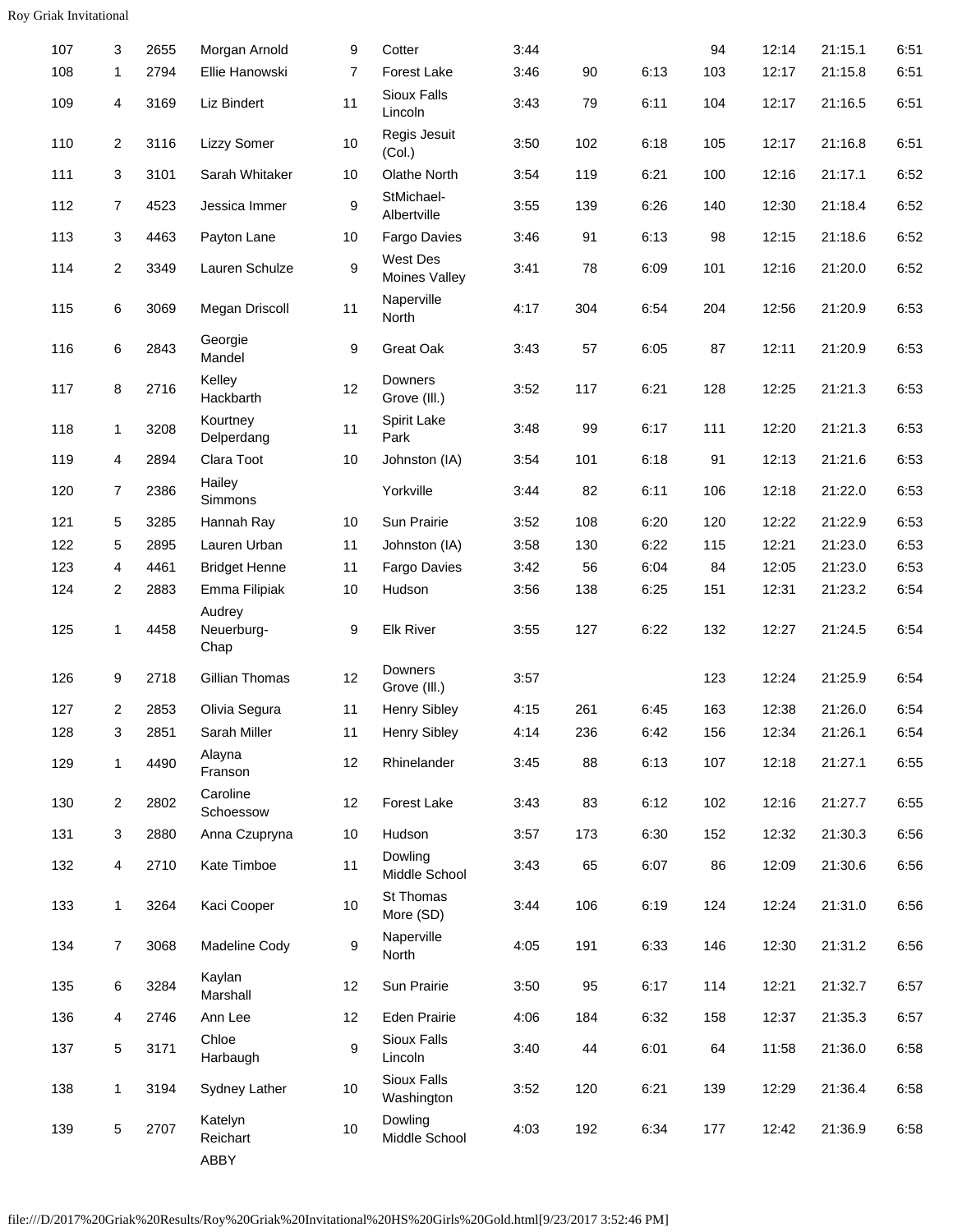| 140 | 6              | 2760 | DZANDZARA                          | 12             | Edina                            | 4:15 | 244 | 6:43 | 178 | 12:43 | 21:37.3 | 6:58 |
|-----|----------------|------|------------------------------------|----------------|----------------------------------|------|-----|------|-----|-------|---------|------|
| 141 | 1              | 2686 | Izzy Buchanan                      | 12             | Des Moines<br>Roosevelt          | 4:00 | 174 | 6:30 | 159 | 12:37 | 21:38.0 | 6:58 |
| 142 | 3              | 2681 | Sarah<br>Mikkelson                 | 12             | Decorah                          | 3:53 | 129 | 6:22 | 141 | 12:30 | 21:38.1 | 6:58 |
| 143 | 3              | 3154 | <b>Cassie Raines</b>               | 12             | Shawnee<br><b>Mission North</b>  | 3:51 | 113 | 6:21 | 135 | 12:28 | 21:38.4 | 6:58 |
| 144 | $\overline{2}$ | 3253 | Delia Johnson                      | $\overline{7}$ | St Paul<br><b>Highland Park</b>  | 3:57 | 141 | 6:26 | 164 | 12:38 | 21:38.9 | 6:59 |
| 145 | $\overline{7}$ | 2765 | <b>ELLEN</b><br><b>PFLASTER</b>    | 12             | Edina                            | 4:15 | 247 | 6:44 | 168 | 12:40 | 21:39.2 | 6:59 |
| 146 | 4              | 3149 | Caroline<br>Colburn                | 11             | Shawnee<br><b>Mission North</b>  | 3:49 | 109 | 6:20 | 142 | 12:30 | 21:39.5 | 6:59 |
| 147 | 8              | 4522 | Kaydan Geiger                      | 12             | StMichael-<br>Albertville        | 4:02 | 181 | 6:31 | 161 | 12:37 | 21:39.6 | 6:59 |
| 148 | 4              | 2850 | Caroline<br>Johnson                | 12             | <b>Henry Sibley</b>              | 3:59 | 121 | 6:21 | 112 | 12:20 | 21:41.1 | 6:59 |
| 149 | 4              | 2877 | Alicia Belany                      | 9              | Hudson                           | 3:58 | 163 | 6:29 | 143 | 12:30 | 21:41.9 | 7:00 |
| 150 | $\mathbf{1}$   | 3138 | Kate Beckwith                      | 10             | Rosemount                        | 4:09 | 232 | 6:41 | 185 | 12:47 | 21:43.1 | 7:00 |
| 151 | 2              | 3303 | <b>Mallory Vacek</b>               | 10             | Waconia                          | 4:00 | 167 | 6:30 | 154 | 12:33 | 21:43.2 | 7:00 |
| 152 | 5              | 2885 | Ella Young                         | 10             | Hudson                           | 3:57 | 165 | 6:29 | 150 | 12:31 | 21:43.4 | 7:00 |
| 153 | 3              | 4504 | Isabel Meger                       | 10             | Shakopee                         | 3:53 | 104 | 6:19 | 116 | 12:21 | 21:44.1 | 7:00 |
| 154 | 5              | 3056 | Anna Kelly                         | 12             | Minneapolis<br>Washburn          | 3:55 | 133 | 6:22 | 138 | 12:29 | 21:44.5 | 7:00 |
| 155 | 8              | 2768 | <b>BERIT</b><br><b>SCHUVEILLER</b> | 11             | Edina                            | 4:15 | 242 | 6:43 | 179 | 12:44 | 21:45.2 | 7:01 |
| 156 | 4              | 4507 | Grace<br>Schmelz-Bundt             | 7              | Shakopee                         | 3:53 | 100 | 6:18 | 119 | 12:22 | 21:46.0 | 7:01 |
| 157 | 6              | 2884 | Karina Gilson                      | 11             | Hudson                           | 3:58 | 177 | 6:31 | 162 | 12:37 | 21:46.8 | 7:01 |
| 158 | 4              | 2781 | Laura<br>McGregor                  | 9              | Farmington                       | 3:56 | 169 | 6:30 | 186 | 12:48 | 21:46.9 | 7:01 |
| 159 | 5              | 2784 | <b>Maleah Scott</b>                | 8              | Farmington                       | 3:56 | 170 | 6:30 | 188 | 12:48 | 21:47.0 | 7:01 |
| 160 | 3              | 3299 | Aubrey Mair                        | 9              | Waconia                          | 4:01 | 175 | 6:31 | 166 | 12:39 | 21:47.5 | 7:01 |
| 161 | 5              | 2741 | <b>Emily Dahl</b>                  | 10             | Eden Prairie                     | 4:06 | 176 | 6:31 | 137 | 12:28 | 21:47.7 | 7:01 |
| 162 | 7              | 3283 | <b>Bailey Lutes</b>                | 9              | Sun Prairie                      | 3:55 | 145 | 6:27 | 192 | 12:51 | 21:48.2 | 7:02 |
| 163 | 2              | 2695 | Sarah Schott                       | 12             | Des Moines<br>Roosevelt          | 4:05 | 220 | 6:39 | 194 | 12:51 | 21:48.4 | 7:02 |
| 164 | 6              | 2703 | <b>Caroline Fink</b>               | 11             | Dowling<br>Middle School         | 4:05 | 209 | 6:37 | 172 | 12:41 | 21:48.6 | 7:02 |
| 165 | 6              | 2887 | <b>Bella Heikes</b>                | 9              | Johnston (IA)                    | 4:06 | 200 | 6:36 | 173 | 12:42 | 21:49.1 | 7:02 |
| 166 | 8              | 2385 | Sam Mareno                         |                | Yorkville                        | 3:43 | 77  | 6:09 | 117 | 12:21 | 21:49.4 | 7:02 |
| 167 | $\overline{2}$ | 3188 | Kayla DeBeer                       | 9              | <b>Sioux Falls</b><br>Washington | 3:52 | 122 | 6:21 | 147 | 12:30 | 21:49.7 | 7:02 |
| 168 | 5              | 3156 | Keagen Stiers                      | 10             | Shawnee<br><b>Mission North</b>  | 3:48 | 97  | 6:17 | 134 | 12:28 | 21:50.5 | 7:02 |
| 169 | 4              | 2994 | Bellamy<br>Sukalski                | 8              | Marshall                         | 3:56 | 154 | 6:27 | 157 | 12:36 | 21:50.8 | 7:02 |
| 170 | 6              | 3155 | Molly Ryan                         | 12             | Shawnee<br>Mission North         | 3:48 | 116 | 6:21 | 155 | 12:34 | 21:52.2 | 7:03 |
| 171 | 3              | 3192 | Ella Kolb                          | 9              | Sioux Falls<br>Washington        | 3:54 | 134 | 6:23 | 165 | 12:38 | 21:52.8 | 7:03 |
| 172 | $\overline{2}$ | 3263 | <b>Teresa Blote</b>                | 11             | St Thomas<br>More (SD)           | 3:56 | 136 | 6:24 | 133 | 12:28 | 21:56.2 | 7:04 |
| 173 | 10             | 3334 | Anna Healy                         |                | Wayzata                          | 4:06 | 238 | 6:42 | 193 | 12:51 | 21:56.2 | 7:04 |
|     |                |      |                                    |                |                                  |      |     |      |     |       |         |      |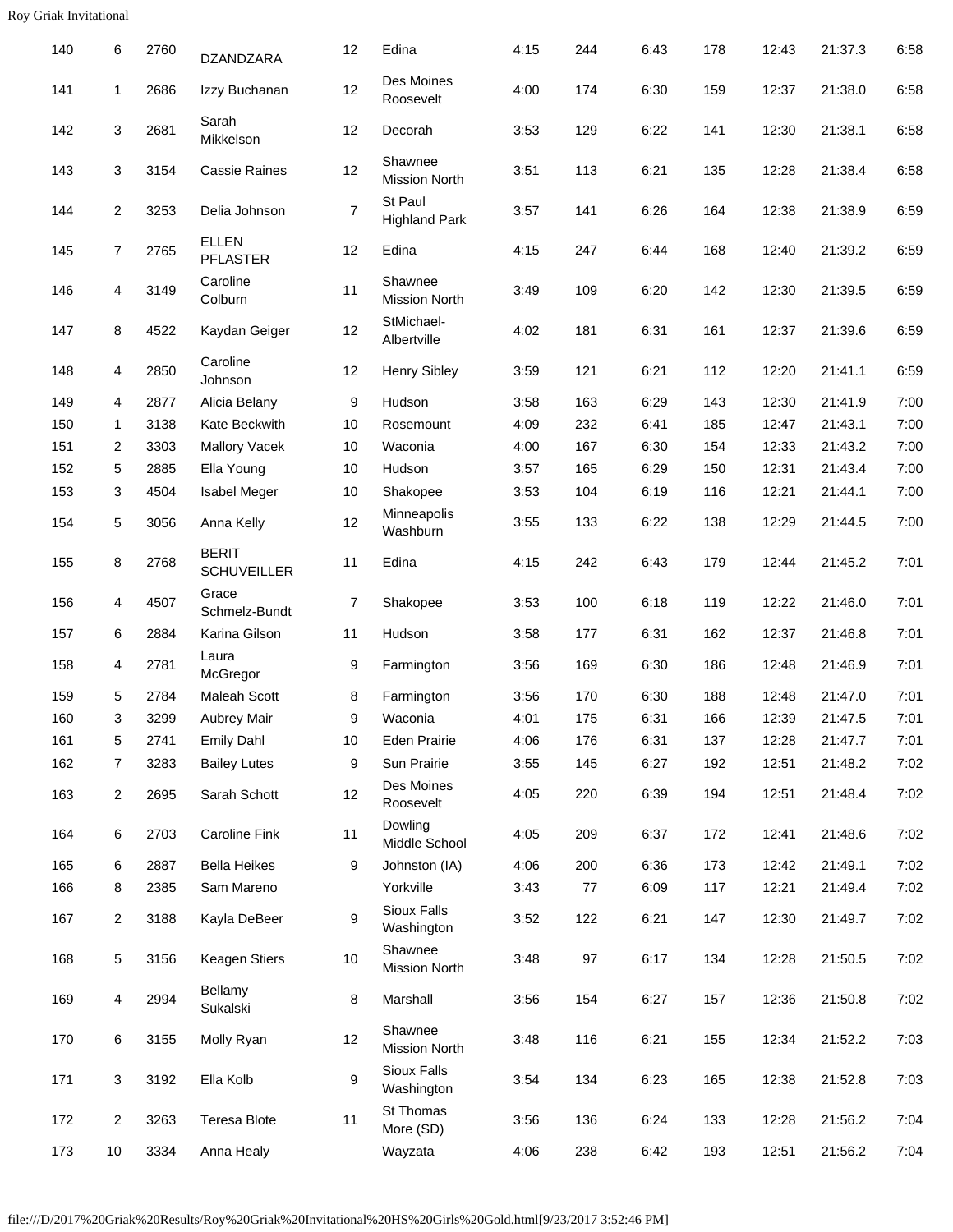| 174 | 4              | 2679 | Jenna Galligan                     | 12 | Decorah                         | 3:54 | 111 | 6:20 | 130 | 12:26 | 21:57.6 | 7:05 |
|-----|----------------|------|------------------------------------|----|---------------------------------|------|-----|------|-----|-------|---------|------|
| 175 | $\mathbf{1}$   | 2578 | Camryn Reeg                        | 12 | Bellevue (IA)                   | 3:59 | 172 | 6:30 | 171 | 12:41 | 21:58.7 | 7:05 |
| 176 | 7              | 2838 | Ericka Burgess                     | 12 | Great Oak                       | 3:43 | 52  | 6:02 | 80  | 12:04 | 21:59.9 | 7:05 |
| 177 | 3              | 3250 | Celeste Alden                      | 9  | St Paul<br><b>Highland Park</b> | 3:55 | 146 | 6:27 | 169 | 12:41 | 22:00.7 | 7:06 |
| 178 | 3              | 2928 | Rachel<br>Emerson                  | 12 | Lakeville<br>South              | 4:12 |     |      | 220 | 12:59 | 22:00.8 | 7:06 |
| 179 | 6              | 3176 | <b>Emily Rotert</b>                | 12 | Sioux Falls<br>Lincoln          | 3:56 |     |      | 184 | 12:47 | 22:04.0 | 7:07 |
| 180 | 4              | 2926 | <b>Brycelyn</b><br><b>Brewster</b> | 8  | Lakeville<br>South              | 4:13 |     |      | 223 | 13:00 | 22:06.1 | 7:07 |
| 181 | 6              | 2747 | Raina Moorjani                     | 10 | <b>Eden Prairie</b>             | 4:09 | 221 | 6:39 | 196 | 12:52 | 22:07.0 | 7:08 |
| 182 | 5              | 4509 | Annika Willmert                    | 7  | Shakopee                        | 3:55 | 142 | 6:26 | 176 | 12:42 | 22:08.5 | 7:08 |
| 183 | $\overline{7}$ | 2893 | <b>Taryn Swaim</b>                 | 12 | Johnston (IA)                   | 4:09 | 228 | 6:40 | 201 | 12:56 | 22:08.5 | 7:08 |
| 184 | $\mathbf{1}$   | 2917 | Danielle Bellino                   | 12 | Lakeville<br>North              | 4:19 | 298 | 6:53 | 221 | 12:59 | 22:09.1 | 7:08 |
| 185 | $\overline{2}$ | 3141 | <b>Tess Grunklee</b>               | 12 | Rosemount                       | 4:18 | 297 | 6:53 | 229 | 13:02 | 22:09.8 | 7:08 |
| 186 | 8              | 2888 | Mackenzie<br>Laughlin              | 12 | Johnston (IA)                   | 4:11 | 257 | 6:44 | 219 | 12:59 | 22:10.3 | 7:09 |
| 187 | 5              | 2852 | Jaylen Rosga                       | 8  | <b>Henry Sibley</b>             | 4:15 | 252 | 6:44 | 187 | 12:48 | 22:10.9 | 7:09 |
| 188 | 6              | 4505 | Kenzie Misgen                      | 10 | Shakopee                        | 3:50 | 96  | 6:17 | 136 | 12:28 | 22:11.3 | 7:09 |
| 189 | $\mathbf{1}$   | 2996 | Emma Davison                       | 12 | Mason City<br>(IA)              | 4:02 | 206 | 6:37 | 181 | 12:46 | 22:11.6 | 7:09 |
| 190 | 1              | 2724 | Grace Cole                         | 12 | Eau Claire<br>Memorial          | 4:12 | 251 | 6:44 | 216 | 12:58 | 22:12.4 | 7:09 |
| 191 | 4              | 2935 | Rachel<br>Bohnenkamp               | 12 | Linn-Mar                        | 4:01 | 186 | 6:32 | 160 | 12:37 | 22:13.5 | 7:10 |
| 192 | $\overline{c}$ | 2950 | Maria Moore                        | 10 | Mandan                          | 4:02 | 185 | 6:32 | 167 | 12:40 | 22:16.6 | 7:11 |
| 193 | 3              | 3181 | Emma<br>Houwman                    | 11 | Sioux Falls<br>O'Gorman         | 3:54 | 144 | 6:26 | 175 | 12:42 | 22:17.3 | 7:11 |
| 194 | 4              | 3252 | Caroline<br>Harding                | 10 | St Paul<br><b>Highland Park</b> | 3:55 | 143 | 6:26 | 170 | 12:41 | 22:17.9 | 7:11 |
| 195 | 3              | 3143 | Avery<br>Leppones                  | 9  | Rosemount                       |      | 308 | 6:55 | 244 | 13:09 | 22:19.6 | 7:12 |
| 196 | 4              | 3145 | Abby McNeil                        | 9  | Rosemount                       | 4:19 | 307 | 6:55 | 247 | 13:10 | 22:19.6 | 7:12 |
| 197 | 3              | 2690 | Megan Fleming                      | 11 | Des Moines<br>Roosevelt         | 4:06 | 223 | 6:39 | 197 | 12:52 | 22:21.3 | 7:12 |
| 198 | $\overline{7}$ | 3151 | Christianna<br>Kasunic             | 9  | Shawnee<br><b>Mission North</b> | 3:56 | 162 | 6:29 | 203 | 12:56 | 22:21.4 | 7:12 |
| 199 | 5              | 2986 | Sydney<br>Blomme                   | 12 | Marshall                        | 4:01 | 187 | 6:32 | 195 | 12:52 | 22:22.7 | 7:13 |
| 200 | 2              | 2924 | Kaori Zeller                       | 9  | Lakeville<br>North              | 4:19 | 324 | 6:58 | 260 | 13:16 | 22:23.3 | 7:13 |
| 201 | 5              | 3142 | Lucy Jagoe                         | 9  | Rosemount                       | 4:18 | 309 | 6:55 | 250 | 13:12 | 22:24.8 | 7:13 |
| 202 | $\overline{7}$ | 3170 | Hannah<br>Dumansky                 | 8  | Sioux Falls<br>Lincoln          | 4:08 | 262 | 6:45 | 228 | 13:02 | 22:25.7 | 7:14 |
| 203 | 3              | 2919 | Courtney Loth                      | 11 | Lakeville<br>North              | 4:18 | 300 | 6:53 | 257 | 13:15 | 22:26.3 | 7:14 |
| 204 | 9              | 2892 | Katherine Srail                    | 12 | Johnston (IA)                   | 4:06 | 212 | 6:38 | 190 | 12:50 | 22:26.8 | 7:14 |
| 205 | 6              | 3140 | Dani Follett-<br>Dion              | 12 | Rosemount                       | 4:17 | 283 | 6:51 | 232 | 13:04 | 22:26.9 | 7:14 |
| 206 | 6              | 2854 | Amanda Tuvey                       | 10 | <b>Henry Sibley</b>             | 4:18 | 310 | 6:55 | 283 | 13:25 | 22:27.2 | 7:14 |
| 207 | 6              | 2991 | Nichole<br>Sample                  | 12 | Marshall                        | 3:56 | 155 | 6:27 | 183 | 12:47 | 22:27.3 | 7:14 |
|     |                |      | Kathryn                            |    | Eau Claire                      |      |     |      |     |       |         |      |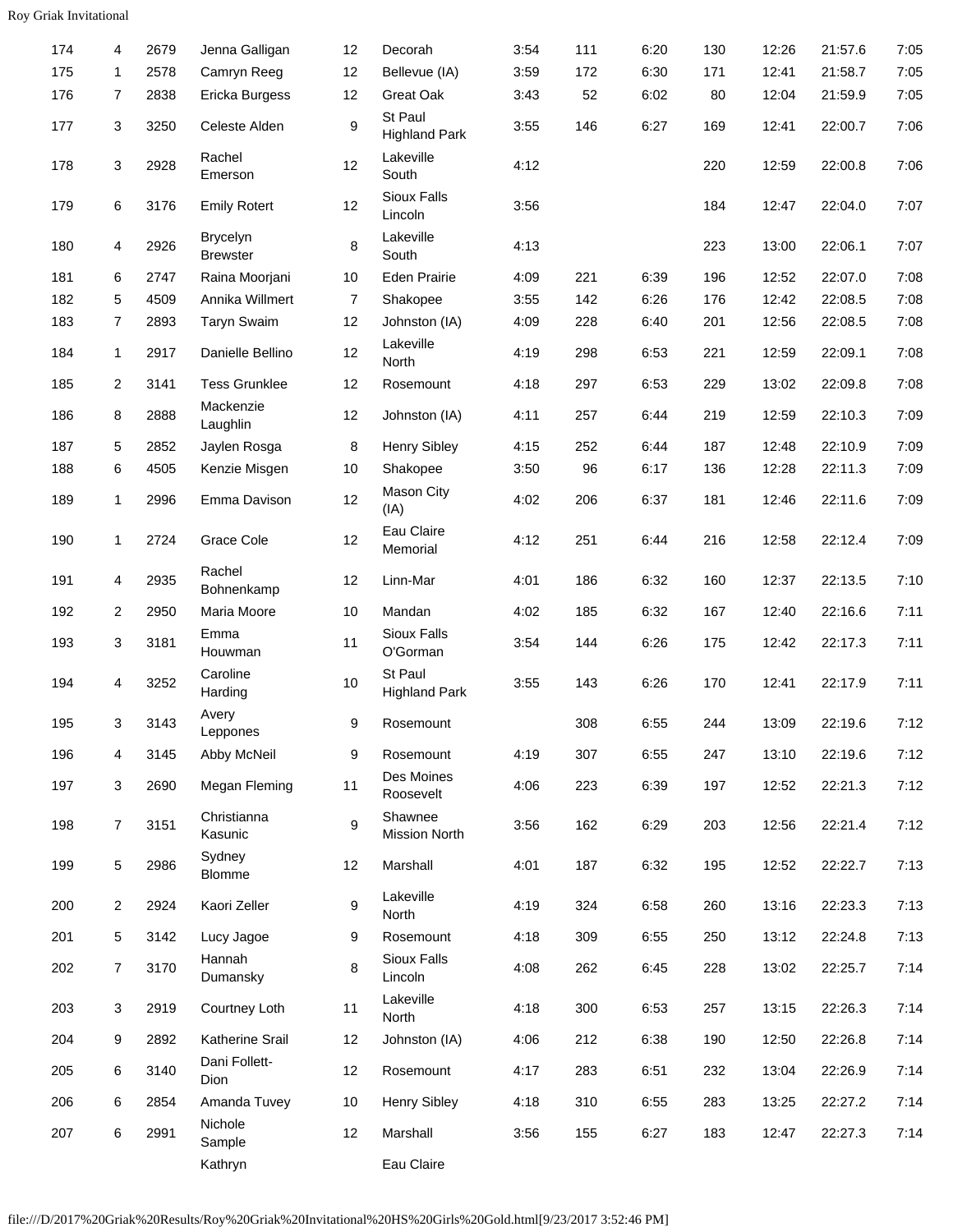| 208 | 2              | 2722 | Anderson              | 12 | Memorial                      | 4:10 | 256 | 6:44 | 217 | 12:58 | 22:27.3 | 7:14 |
|-----|----------------|------|-----------------------|----|-------------------------------|------|-----|------|-----|-------|---------|------|
| 209 | 4              | 2693 | Anna Gilbreath        | 10 | Des Moines<br>Roosevelt       | 4:09 | 239 | 6:43 | 238 | 13:07 | 22:30.0 | 7:15 |
| 210 | 3              | 2804 | Annabelle<br>Stang    | 8  | Forest Lake                   | 3:48 | 98  | 6:17 | 225 | 13:00 | 22:31.7 | 7:16 |
| 211 | 2              | 3003 | Hannah<br>Thomas      | 10 | <b>Mason City</b><br>(IA)     | 4:03 | 207 | 6:37 | 222 | 12:59 | 22:32.2 | 7:16 |
| 212 | 5              | 2933 | <b>Grace Shaskey</b>  | 11 | Lakeville<br>South            | 4:17 |     |      | 255 | 13:14 | 22:32.5 | 7:16 |
| 213 | 4              | 3300 | Shea McCabe           | 10 | Waconia                       | 4:01 | 171 | 6:30 | 200 | 12:53 | 22:33.0 | 7:16 |
| 214 | 4              | 3098 | Hannah Rodina         | 12 | Olathe North                  | 3:54 | 118 | 6:21 | 153 | 12:32 | 22:34.5 | 7:16 |
| 215 | 6              | 2782 | Anna<br>Palodichuk    | 11 | Farmington                    | 4:03 | 230 | 6:41 | 208 | 12:57 | 22:34.9 | 7:17 |
| 216 | 4              | 2788 | <b>Hunter Haines</b>  |    | <b>Forest Lake</b>            | 3:54 | 178 | 6:31 | 237 | 13:07 | 22:37.0 | 7:17 |
| 217 | $\overline{2}$ | 2897 | Tiana Wiebke          | 9  | Kasson-<br>Mantorville        | 4:04 | 197 | 6:36 | 199 | 12:53 | 22:37.2 | 7:17 |
| 218 | $\overline{2}$ | 4455 | Makayla<br>Leuthold   | 9  | <b>Elk River</b>              | 4:08 | 225 | 6:40 | 214 | 12:58 | 22:38.9 | 7:18 |
| 219 | 5              | 2822 | Aislinn Hunter        | 11 | <b>Grand Forks</b><br>Central | 4:18 | 316 | 6:57 | 265 | 13:19 | 22:39.1 | 7:18 |
| 220 | 7              | 4503 | Abigail Meger         | 10 | Shakopee                      | 4:01 | 194 | 6:34 | 210 | 12:57 | 22:39.1 | 7:18 |
| 221 | $\overline{7}$ | 3146 | Sydney<br>Regalado    | 12 | Rosemount                     | 4:16 | 294 | 6:52 | 249 | 13:11 | 22:39.2 | 7:18 |
| 222 | 3              | 3111 | Shalika<br>Devireddy  | 11 | Regis Jesuit<br>(Col.)        | 4:07 | 263 | 6:45 | 248 | 13:11 | 22:40.9 | 7:19 |
| 223 | 1              | 4379 | Ashley Wagner         | 11 | Eastview                      | 3:55 | 179 | 6:31 | 206 | 12:56 | 22:41.7 | 7:19 |
| 224 | 5              | 2941 | AJ Kendrick           | 11 | Linn-Mar                      | 4:03 | 215 | 6:38 | 234 | 13:05 | 22:42.0 | 7:19 |
| 225 | 3              | 4454 | Elaina Kuhnau         | 9  | <b>Elk River</b>              | 4:03 | 203 | 6:36 | 202 | 12:56 | 22:42.6 | 7:19 |
| 226 | 6              | 3057 | Molly<br>McChesney    | 11 | Minneapolis<br>Washburn       | 3:57 | 156 | 6:27 | 189 | 12:49 | 22:43.8 | 7:19 |
| 227 | 3              | 2728 | Grace<br>Leonardson   | 10 | Eau Claire<br>Memorial        | 4:18 | 311 | 6:55 | 298 | 13:29 | 22:44.3 | 7:20 |
| 228 | 5              | 2688 | <b>Brennan Drake</b>  | 12 | Des Moines<br>Roosevelt       | 4:04 | 205 | 6:37 | 198 | 12:52 | 22:44.6 | 7:20 |
| 229 | $10$           | 2889 | Peyton<br>McClure     | 12 | Johnston (IA)                 | 4:14 | 295 | 6:52 | 253 | 13:13 | 22:44.8 | 7:20 |
| 230 | 4              | 3184 | George Sugrue         | 10 | Sioux Falls<br>O'Gorman       | 3:55 | 168 | 6:30 | 209 | 12:57 | 22:44.9 | 7:20 |
| 231 | 8              | 3168 | Lila Batcheller       | 8  | Sioux Falls<br>Lincoln        | 4:08 | 226 | 6:40 | 252 | 13:12 | 22:45.1 | 7:20 |
| 232 | $\overline{7}$ | 2881 | Sarah<br>Czupryna     | 12 | Hudson                        | 4:00 | 201 | 6:36 | 233 | 13:04 | 22:45.6 | 7:20 |
| 233 | 5              | 2806 | Ava Wilson            | 8  | Forest Lake                   | 3:54 | 157 | 6:28 | 231 | 13:03 | 22:46.9 | 7:20 |
| 234 | 8              | 2882 | Abbi Faust            | 11 | Hudson                        | 4:05 | 211 | 6:37 | 235 | 13:05 | 22:48.1 | 7:21 |
| 235 | 4              | 2726 | Sabrina<br>Hagstrom   | 10 | Eau Claire<br>Memorial        | 4:14 | 275 | 6:49 | 241 | 13:08 | 22:48.1 | 7:21 |
| 236 | 7              | 2705 | Mary Keley            |    | Dowling<br>Middle School      | 4:11 | 278 | 6:50 | 273 | 13:21 | 22:49.6 | 7:21 |
| 237 | 8              | 2702 | <b>Emily Erickson</b> | 12 | Dowling<br>Middle School      | 4:05 | 213 | 6:38 | 218 | 12:59 | 22:49.8 | 7:21 |
| 238 | 6              | 2930 | Violet Tessier        |    | Lakeville<br>South            | 4:01 |     |      | 224 | 13:00 | 22:50.1 | 7:21 |
| 239 | 7              | 2745 | Imani Johnson         | 10 | <b>Eden Prairie</b>           | 4:08 | 219 | 6:39 | 215 | 12:58 | 22:51.1 | 7:22 |
| 240 | 5              | 2725 | Savanna<br>Garborg    | 11 | Eau Claire<br>Memorial        | 4:14 | 287 | 6:51 | 276 | 13:23 | 22:51.4 | 7:22 |
|     |                |      |                       |    |                               |      |     |      |     |       |         |      |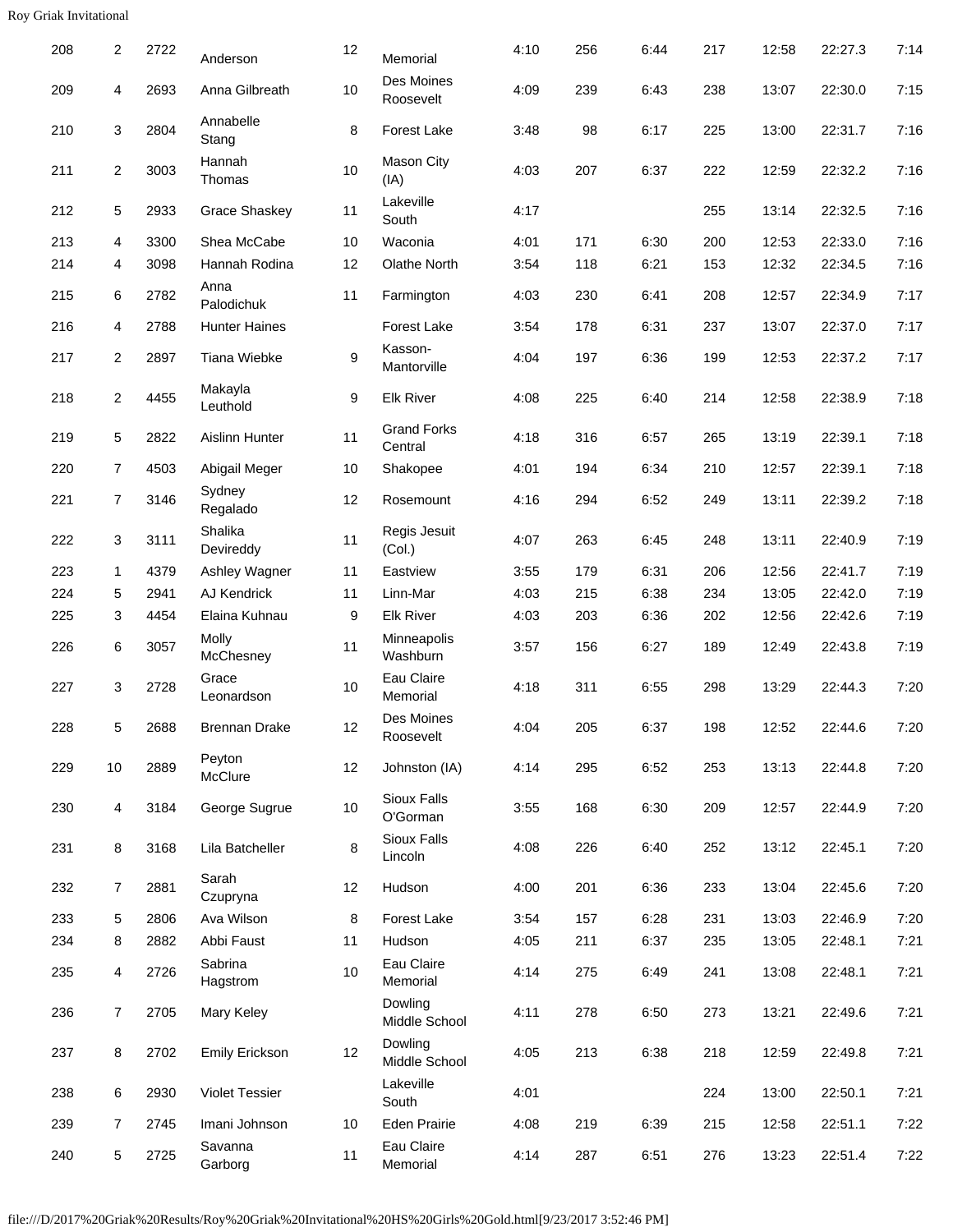| 241 | 4              | 4451 | Annica Carr           | 11             | <b>Elk River</b>                | 4:09 | 233 | 6:41 | 240 | 13:08 | 22:52.2 | 7:22 |
|-----|----------------|------|-----------------------|----------------|---------------------------------|------|-----|------|-----|-------|---------|------|
| 242 | $\overline{2}$ | 4378 | Anna<br>Schumann      | 11             | Eastview                        | 4:11 | 289 | 6:51 | 292 | 13:27 | 22:52.4 | 7:22 |
| 243 | 3              | 3268 | Emily Johnson         | 9              | St Thomas<br>More (SD)          | 4:02 | 210 | 6:37 | 246 | 13:10 | 22:53.1 | 7:22 |
| 244 | 5              | 3099 | Zoey<br>Schillinger   | 10             | Olathe North                    | 3:57 | 180 | 6:31 | 226 | 13:01 | 22:53.2 | 7:22 |
| 245 | 1              | 2560 | Rachel<br>Hoffman     | 11             | <b>Bay Port</b>                 | 4:02 | 193 | 6:34 | 207 | 12:56 | 22:53.3 | 7:23 |
| 246 | 6              | 2825 | Sophia Roehl          | $10$           | <b>Grand Forks</b><br>Central   | 3:56 | 199 | 6:36 | 264 | 13:18 | 22:53.6 | 7:23 |
| 247 | 4              | 3113 | Sydney<br>Lindquist   | 12             | Regis Jesuit<br>(Col.)          | 3:51 | 131 | 6:22 | 205 | 12:56 | 22:53.8 | 7:23 |
| 248 | 6              | 2691 | Zoe Fry               | 10             | Des Moines<br>Roosevelt         | 4:09 | 272 | 6:48 | 272 | 13:21 | 22:53.9 | 7:23 |
| 249 | 5              | 3255 | <b>Audrey Miller</b>  | 8              | St Paul<br><b>Highland Park</b> | 4:08 | 273 | 6:48 | 266 | 13:19 | 22:54.2 | 7:23 |
| 250 | 9              | 2709 | Alexis Reisberg       |                | Dowling<br>Middle School        | 4:11 | 281 | 6:50 | 271 | 13:21 | 22:54.7 | 7:23 |
| 251 | 5              | 2680 | Allie Hafner          | 12             | Decorah                         | 4:02 | 235 | 6:42 | 262 | 13:17 | 22:55.7 | 7:23 |
| 252 | 7              | 2934 | <b>Lindsay Wirfs</b>  | 8              | Lakeville<br>South              | 4:04 |     |      | 230 | 13:03 | 22:59.6 | 7:25 |
| 253 | 5              | 4468 | Aubrey Rude           | 10             | Fargo Davies                    | 3:52 | 158 | 6:28 | 245 | 13:10 | 23:01.3 | 7:25 |
| 254 | 5              | 4453 | Jessica<br>Holmquist  | 12             | <b>Elk River</b>                | 4:07 | 224 | 6:40 | 251 | 13:12 | 23:03.3 | 7:26 |
| 255 | 8              | 3139 | Natalie<br>Fendrich   | 12             | Rosemount                       | 4:20 | 340 | 7:01 | 319 | 13:35 | 23:03.9 | 7:26 |
| 256 | 8              | 2744 | Abby Jirele           | 10             | <b>Eden Prairie</b>             | 4:06 | 188 | 6:32 | 227 | 13:02 | 23:04.1 | 7:26 |
| 257 | 6              | 2936 | Dimia Burrell         | $10$           | Linn-Mar                        | 4:16 | 328 | 6:58 | 308 | 13:34 | 23:04.1 | 7:26 |
| 258 | 7              | 2939 | <b>Lindsey Ginger</b> | 9              | Linn-Mar                        | 4:04 | 216 | 6:38 | 242 | 13:09 | 23:04.1 | 7:26 |
| 259 | 8              | 4508 | Ali Styba             | 10             | Shakopee                        | 3:54 | 148 | 6:27 | 212 | 12:58 | 23:04.8 | 7:26 |
| 260 | 4              | 4381 | <b>Bayliss Flynn</b>  | $\overline{7}$ | Lakeville<br>North              | 4:22 | 345 | 7:02 | 320 | 13:35 | 23:05.1 | 7:26 |
| 261 | $\mathbf 1$    | 2737 | <b>Miciah Mills</b>   | 12             | Eau Claire<br>North             | 4:01 | 195 | 6:35 | 236 | 13:06 | 23:05.2 | 7:26 |
| 262 | 9              | 4526 | Taylor<br>Petersen    | 11             | StMichael-<br>Albertville       | 4:07 | 268 | 6:46 | 259 | 13:16 | 23:09.4 | 7:28 |
| 263 | 3              | 4371 | Kareena<br>Clendening | 12             | Eastview                        | 4:18 | 336 | 7:00 | 290 | 13:27 | 23:09.4 | 7:28 |
| 264 | 6              | 2684 | <b>Meg Sessions</b>   | 10             | Decorah                         | 3:54 | 153 | 6:27 | 182 | 12:46 | 23:10.1 | 7:28 |
| 265 | 6              | 2729 | Ava Pankratz          | 9              | Eau Claire<br>Memorial          | 4:15 | 290 | 6:52 | 295 | 13:28 | 23:13.5 | 7:29 |
| 266 | 6              | 3254 | Lauren<br>Mendoza     | 12             | St Paul<br><b>Highland Park</b> | 4:05 | 264 | 6:45 | 268 | 13:20 | 23:14.2 | 7:29 |
| 267 | 6              | 4469 | Elle Selzler          | 9              | Fargo Davies                    | 4:17 | 321 | 6:57 | 282 | 13:25 | 23:14.7 | 7:29 |
| 268 | 7              | 2683 | Kaitlyn Rooney        | 12             | Decorah                         | 3:57 | 202 | 6:36 | 256 | 13:15 | 23:15.3 | 7:30 |
| 269 | 9              | 4506 | Maya Rachel           | 11             | Shakopee                        | 3:54 | 150 | 6:27 | 211 | 12:57 | 23:16.6 | 7:30 |
| 270 | 2              | 2564 | Madeline Peck         | 10             | Bay Port                        | 4:09 | 267 | 6:45 | 277 | 13:23 | 23:17.9 | 7:30 |
| 271 | 4              | 3191 | Khot Juac             | 10             | Sioux Falls<br>Washington       | 4:00 | 243 | 6:43 | 281 | 13:24 | 23:20.7 | 7:31 |
| 272 | 8              | 3153 | Abby Onnen            | 11             | Shawnee<br><b>Mission North</b> | 4:07 | 250 | 6:44 | 270 | 13:21 | 23:20.7 | 7:31 |
| 273 | 8              | 2929 | Lauren Geary          | 11             | Lakeville<br>South              | 4:12 |     |      | 299 | 13:29 | 23:21.9 | 7:32 |
|     |                |      |                       |                | Lakeville                       |      |     |      |     |       |         |      |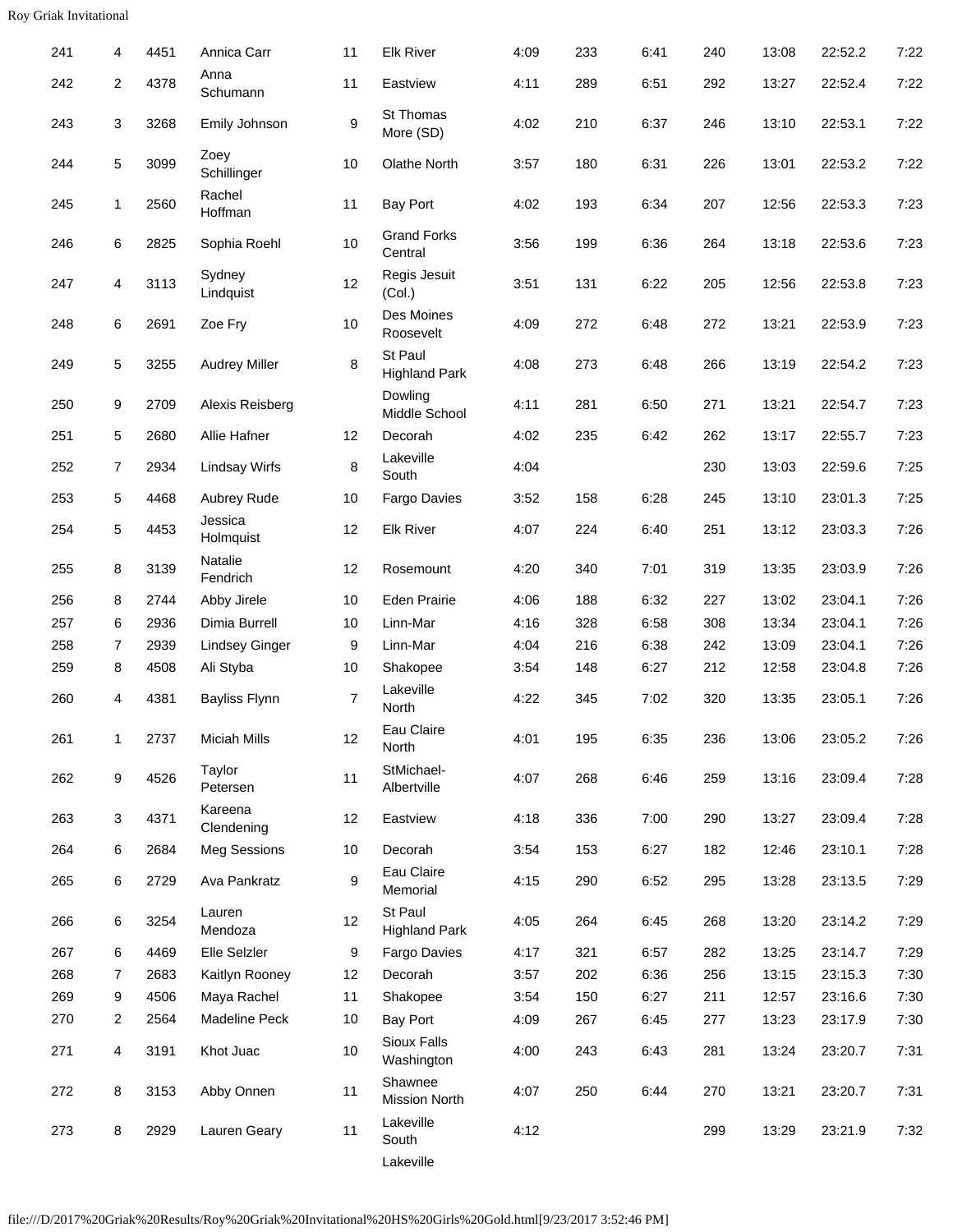| 274 | 9              | 2932 | <b>Hailey Moerbitz</b>     | 9    | South                           | 4:16 |     |      | 314 | 13:35 | 23:22.0 | 7:32 |
|-----|----------------|------|----------------------------|------|---------------------------------|------|-----|------|-----|-------|---------|------|
| 275 | 7              | 2855 | Mary Votel                 | 11   | <b>Henry Sibley</b>             | 4:18 | 305 | 6:54 | 294 | 13:27 | 23:22.1 | 7:32 |
| 276 | $\overline{7}$ | 3251 | <b>Adeline Fabel</b>       | 8    | St Paul<br><b>Highland Park</b> | 4:15 | 302 | 6:54 | 309 | 13:34 | 23:23.0 | 7:32 |
| 277 | 6              | 3093 | Kynlee Dillon              | 9    | <b>Olathe North</b>             | 4:07 | 248 | 6:44 | 280 | 13:24 | 23:23.1 | 7:32 |
| 278 | 5              | 3189 | Emma Johnson               | 10   | Sioux Falls<br>Washington       | 4:01 | 241 | 6:43 | 284 | 13:25 | 23:23.1 | 7:32 |
| 279 | 5              | 3183 | Ndjakalenga<br>Mwenentanda | 8    | <b>Sioux Falls</b><br>O'Gorman  | 3:55 | 135 | 6:23 | 131 | 12:26 | 23:23.6 | 7:32 |
| 280 | 3              | 3001 | <b>Gwen Sewell</b>         | 9    | <b>Mason City</b><br>(IA)       | 4:13 | 285 | 6:51 | 261 | 13:17 | 23:24.1 | 7:32 |
| 281 | 8              | 2849 | Fransisca<br>Franco Omana  | 9    | <b>Henry Sibley</b>             | 4:21 | 339 | 7:01 | 330 | 13:42 | 23:25.5 | 7:33 |
| 282 | $\overline{7}$ | 4467 | Janae Phillips             | 9    | Fargo Davies                    | 4:17 | 320 | 6:57 | 286 | 13:26 | 23:26.1 | 7:33 |
| 283 | 7              | 2988 | Jersey Leyson              | 7    | Marshall                        | 4:03 | 237 | 6:42 | 275 | 13:22 | 23:26.7 | 7:33 |
| 284 | 5              | 3117 | Mauryn Toole               | 10   | Regis Jesuit<br>(Col.)          | 4:14 | 317 | 6:57 | 323 | 13:37 | 23:26.8 | 7:33 |
| 285 | 9              | 2384 | Victoria<br>Crawford       |      | Yorkville                       | 3:44 | 92  | 6:13 | 213 | 12:58 | 23:27.6 | 7:34 |
| 286 | 10             | 4501 | Carly Gorter               | 9    | Shakopee                        | 4:12 | 259 | 6:45 | 254 | 13:14 | 23:28.9 | 7:34 |
| 287 | 10             | 2712 | <b>Allison Calek</b>       | 11   | Downers<br>Grove (III.)         | 4:08 | 265 | 6:45 | 289 | 13:27 | 23:29.2 | 7:34 |
| 288 | 8              | 2678 | <b>Brooke</b><br>Courtney  | $10$ | Decorah                         | 4:02 | 245 | 6:43 | 285 | 13:26 | 23:30.7 | 7:35 |
| 289 | 6              | 4460 | Ava Trombley               | 7    | <b>Elk River</b>                | 4:07 | 231 | 6:41 | 267 | 13:20 | 23:32.1 | 7:35 |
| 290 | 7              | 2730 | Morgan Priem               | 10   | Eau Claire<br>Memorial          | 4:16 | 299 | 6:53 | 313 | 13:35 | 23:33.1 | 7:35 |
| 291 | 5              | 3302 | Kate Ulrich                | 9    | Waconia                         | 4:06 | 254 | 6:44 | 287 | 13:27 | 23:34.4 | 7:36 |
| 292 | 4              | 3262 | Grace Blote                | 9    | St Thomas<br>More (SD)          | 4:03 | 217 | 6:38 | 278 | 13:23 | 23:37.3 | 7:37 |
| 293 | 9              | 3175 | <b>Eliza Peters</b>        | 12   | Sioux Falls<br>Lincoln          | 4:16 | 313 | 6:56 | 305 | 13:33 | 23:39.0 | 7:37 |
| 294 | 6              | 3115 | Makayla<br>Regalado        | $10$ | Regis Jesuit<br>(Col.)          | 4:14 | 315 | 6:57 | 324 | 13:37 | 23:39.1 | 7:37 |
| 295 | $\overline{7}$ | 2692 | Solit Germano              | 12   | Des Moines<br>Roosevelt         | 4:15 | 291 | 6:52 | 293 | 13:27 | 23:40.6 | 7:38 |
| 296 | 4              | 2998 | Kylie Hansen               | 9    | Mason City<br>(IA)              | 4:03 | 204 | 6:36 | 174 | 12:42 | 23:40.9 | 7:38 |
| 297 | 8              | 2987 | Marah Hart                 | 12   | Marshall                        | 4:03 | 253 | 6:44 | 302 | 13:31 | 23:41.3 | 7:38 |
| 298 | 3              | 3347 | Haley Losh                 | 11   | West Des<br>Moines Valley       | 4:07 | 270 | 6:47 | 297 | 13:29 | 23:41.7 | 7:38 |
| 299 | 7              | 4456 | <b>Miah Martin</b>         | 9    | <b>Elk River</b>                | 4:07 | 234 | 6:41 | 274 | 13:21 | 23:42.1 | 7:38 |
| 300 | 9              | 3144 | Ella McDevitt              | 9    | Rosemount                       | 4:21 | 357 | 7:05 | 341 | 13:49 | 23:42.9 | 7:38 |
| 301 | 5              | 3266 | Mary Dyke                  | 10   | St Thomas<br>More (SD)          | 3:59 | 222 | 6:39 | 311 | 13:34 | 23:44.2 | 7:39 |
| 302 | 7              | 3050 | Olivia Bergin              | 8    | Minneapolis<br>Washburn         | 4:16 | 341 | 7:01 | 347 | 13:53 | 23:44.3 | 7:39 |
| 303 | 8              | 3259 | Anna Schmidt               | 9    | St Paul<br><b>Highland Park</b> | 3:59 | 196 | 6:35 | 243 | 13:09 | 23:44.6 | 7:39 |
| 304 | 9              | 3258 | Eleanor<br>Osmond          | 7    | St Paul<br><b>Highland Park</b> | 4:16 | 301 | 6:53 | 322 | 13:36 | 23:45.7 | 7:39 |
| 305 | 3              | 2567 | Eden Witt                  | 9    | <b>Bay Port</b>                 | 4:06 | 258 | 6:44 | 288 | 13:27 | 23:46.4 | 7:40 |
| 306 | 6              | 3195 | Katelyn<br>Severson        | 10   | Sioux Falls<br>Washington       | 3:54 | 182 | 6:31 | 263 | 13:17 | 23:48.0 | 7:40 |
|     |                |      |                            |      |                                 |      |     |      |     |       |         |      |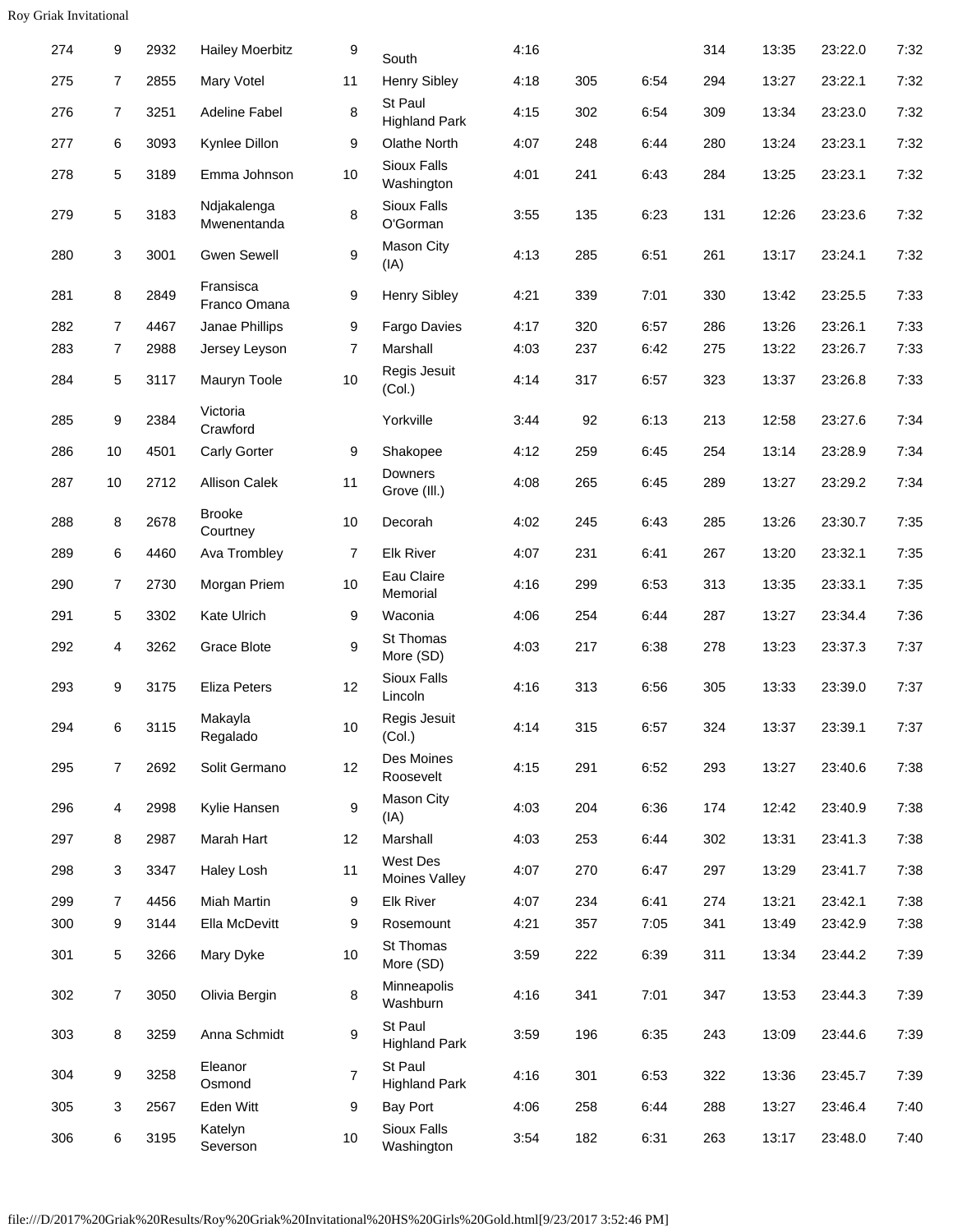| 307 | 7              | 3114 | Ann Oberlies          | 10 | Regis Jesuit<br>(Col.)                  | 4:07 | 255 | 6:44 | 279 | 13:24 | 23:48.6 | 7:40 |
|-----|----------------|------|-----------------------|----|-----------------------------------------|------|-----|------|-----|-------|---------|------|
| 308 | 5              | 2922 | Elizabeth<br>Swenson  | 11 | Lakeville<br>North                      | 4:21 | 349 | 7:03 | 339 | 13:47 | 23:48.6 | 7:40 |
| 309 | $\overline{7}$ | 2785 | Mikayla Shaver        | 9  | Farmington                              | 4:15 | 329 | 6:58 | 337 | 13:46 | 23:48.8 | 7:40 |
| 310 | 6              | 3182 | Elizabeth Kolb        | 12 | Sioux Falls<br>O'Gorman                 | 4:08 | 274 | 6:48 | 317 | 13:35 | 23:49.2 | 7:40 |
| 311 | 8              | 3109 | Clare Davidson        | 10 | Regis Jesuit<br>(Col.)                  | 3:54 | 190 | 6:33 | 291 | 13:27 | 23:50.0 | 7:41 |
| 312 | $\overline{7}$ | 3186 | <b>Ashton Vavra</b>   | 10 | Sioux Falls<br>O'Gorman                 | 3:58 | 208 | 6:37 | 310 | 13:34 | 23:52.6 | 7:42 |
| 313 | 6              | 2921 | Kayla Pritzlaff       | 12 | Lakeville<br>North                      | 4:22 | 359 | 7:05 | 351 | 13:57 | 23:52.9 | 7:42 |
| 314 | 8              | 2687 | Evie Sly              |    | Des Moines<br>Roosevelt                 | 4:09 | 276 | 6:49 | 304 | 13:32 | 23:54.6 | 7:42 |
| 315 | 9              | 2848 | <b>Clare Fleming</b>  | 8  | <b>Henry Sibley</b>                     | 4:20 | 338 | 7:01 | 327 | 13:40 | 23:54.7 | 7:42 |
| 316 | $\overline{7}$ | 3197 | Madisyn<br>Waltman    | 8  | Sioux Falls<br>Washington               | 4:03 | 240 | 6:43 | 306 | 13:34 | 23:54.9 | 7:42 |
| 317 | 4              | 2565 | Natalie<br>Shulstad   | 11 | <b>Bay Port</b>                         | 4:09 | 282 | 6:51 | 315 | 13:35 | 23:56.3 | 7:43 |
| 318 | 4              | 2663 | Aubrey<br>Williams    | 9  | Cotter                                  | 3:59 | 214 | 6:38 | 300 | 13:29 | 23:56.8 | 7:43 |
| 319 | 5              | 3004 | Alana<br>Wickering    | 12 | <b>Mason City</b><br>(IA)               | 4:19 |     |      | 336 | 13:46 | 23:57.1 | 7:43 |
| 320 | 6              | 3000 | Sami Miller           | 10 | <b>Mason City</b><br>(IA)               | 4:14 |     |      | 307 | 13:34 | 23:57.2 | 7:43 |
| 321 | 7              | 3002 | Marcella Sierra       | 9  | Mason City<br>(IA)                      | 4:22 | 369 | 7:09 | 369 | 14:03 | 23:57.5 | 7:43 |
| 322 | 4              | 4375 | Miranda Kerndt        | 9  | Eastview                                | 4:12 | 296 | 6:52 | 332 | 13:43 | 23:58.6 | 7:44 |
| 323 | 4              | 3350 | Jane Smeins           | 12 | <b>West Des</b><br><b>Moines Valley</b> | 4:07 | 280 | 6:50 | 326 | 13:39 | 23:59.2 | 7:44 |
| 324 | 5              | 2562 | Cora Klemme           | 12 | <b>Bay Port</b>                         | 4:09 | 284 | 6:51 | 316 | 13:35 | 23:59.3 | 7:44 |
| 325 | 8              | 2723 | Morgan<br>Barnhardt   | 12 | Eau Claire<br>Memorial                  | 4:14 | 286 | 6:51 | 312 | 13:35 | 24:00.0 | 7:44 |
| 326 | 9              | 2985 | Malia Bloemker        | 10 | Marshall                                | 4:16 | 331 | 6:58 | 335 | 13:46 | 24:01.2 | 7:44 |
| 327 | 8              | 2940 | Emma Kelley           | 11 | Linn-Mar                                | 4:15 | 333 | 7:00 | 345 | 13:51 | 24:02.0 | 7:45 |
| 328 | $\overline{2}$ | 2738 | Savannah<br>Palmer    | 12 | Eau Claire<br>North                     | 4:20 | 346 | 7:03 | 350 | 13:57 | 24:02.5 | 7:45 |
| 329 | 5              | 3346 | Cassie Larick         | 11 | West Des<br><b>Moines Valley</b>        | 4:08 | 288 | 6:51 | 331 | 13:42 | 24:03.4 | 7:45 |
| 330 | 6              | 2792 | Chloe Foster          | 12 | Forest Lake                             | 3:55 | 198 | 6:36 | 321 | 13:36 | 24:05.7 | 7:46 |
| 331 | $\mathbf 1$    | 2878 | Grace Johnson         |    | Huson                                   | 4:01 | 227 | 6:40 | 301 | 13:30 | 24:05.8 | 7:46 |
| 332 | 6              | 2563 | Celeste North         | 10 | <b>Bay Port</b>                         | 4:10 | 277 | 6:50 | 329 | 13:41 | 24:06.7 | 7:46 |
| 333 | 9              | 2938 | Olivia Genskow        | 10 | Linn-Mar                                | 4:17 | 356 | 7:05 | 349 | 13:56 | 24:07.0 | 7:46 |
| 334 | 10             | 3256 | Maeve<br>Moening      | 9  | St Paul<br><b>Highland Park</b>         | 4:13 | 303 | 6:54 | 303 | 13:32 | 24:07.3 | 7:46 |
| 335 | 8              | 2997 | Sami<br>Haberman      | 12 | Mason City<br>(IA)                      | 4:24 | 373 | 7:12 | 368 | 14:03 | 24:08.7 | 7:47 |
| 336 | 8              | 2786 | Mara Teiken           | 11 | Farmington                              | 4:15 | 330 | 6:58 | 338 | 13:46 | 24:08.9 | 7:47 |
| 337 | 5              | 4374 | Victoria<br>Ellingson | 11 | Eastview                                | 4:13 | 326 | 6:58 | 348 | 13:56 | 24:09.6 | 7:47 |
| 338 | 6              | 3269 | Kiah Trainor          | 10 | St Thomas<br>More (SD)                  |      | 312 | 6:56 | 343 | 13:51 | 24:10.1 | 7:47 |
| 339 | 8              | 4470 | Ryleigh Wacha         | 9  | Fargo Davies                            | 3:48 | 110 | 6:20 | 239 | 13:08 | 24:10.6 | 7:47 |
| 340 | 9              | 4462 | Grace Ivesdal         | 11 | Fargo Davies                            |      |     |      | 325 | 13:38 | 24:10.7 | 7:47 |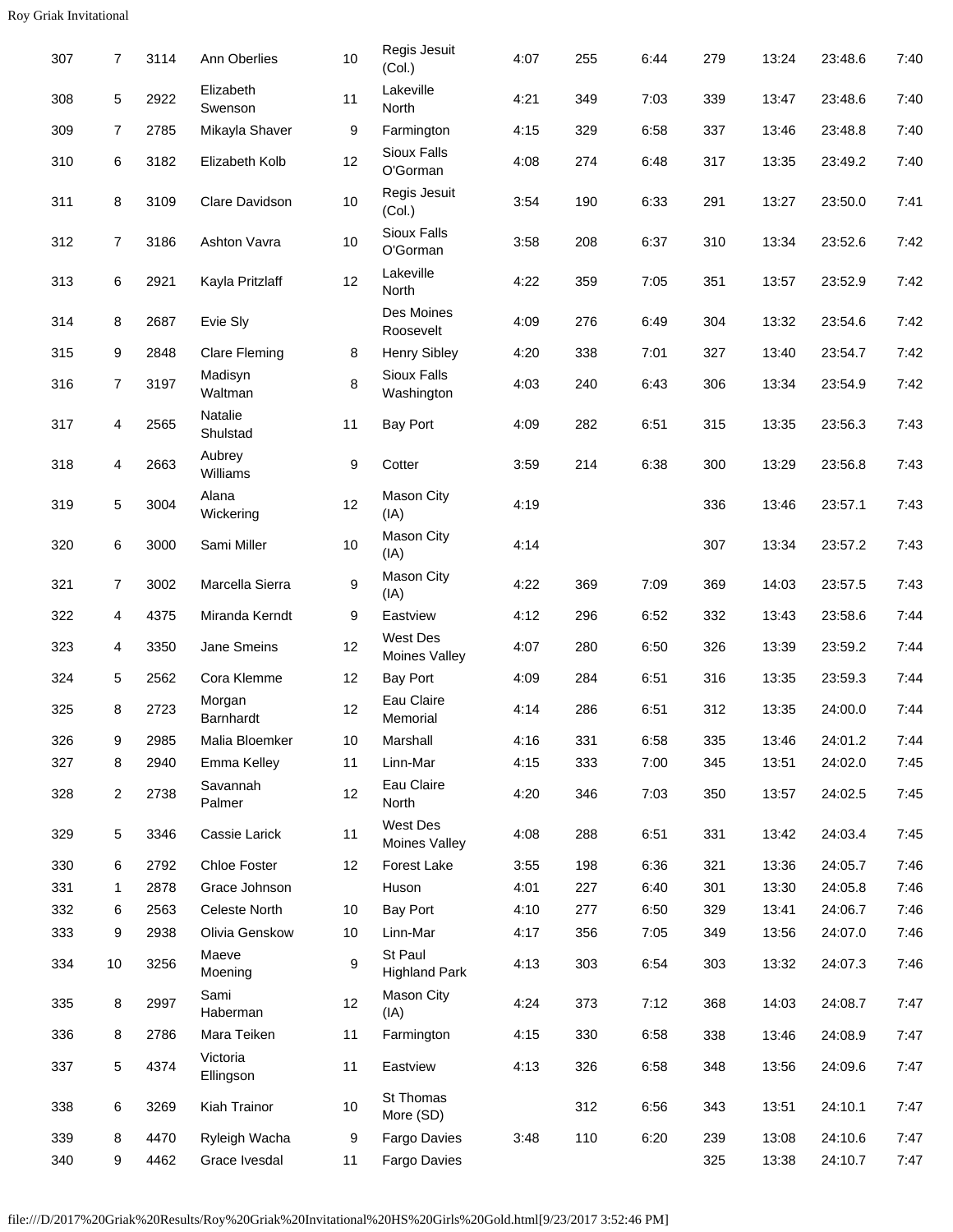| 341 | 6              | 3352 | Megan Weis                 | 10 | West Des<br>Moines Valley        | 4:08 | 292 | 6:52 | 334 | 13:44 | 24:10.9 | 7:47 |
|-----|----------------|------|----------------------------|----|----------------------------------|------|-----|------|-----|-------|---------|------|
| 342 | 5              | 2659 | Fatima Mota                | 11 | Cotter                           | 4:19 | 361 | 7:06 | 371 | 14:04 | 24:11.1 | 7:48 |
| 343 | 9              | 2879 | Maria Annen                |    | Hudson                           | 4:01 | 229 | 6:40 | 296 | 13:28 | 24:11.8 | 7:48 |
| 344 | $\overline{7}$ | 2920 | Lauren<br><b>McGillick</b> | 11 | Lakeville<br>North               | 4:22 | 358 | 7:05 | 352 | 13:58 | 24:12.4 | 7:48 |
| 345 | 10             | 3147 | Caitlyn Storley            | 11 | Rosemount                        | 4:21 | 360 | 7:05 | 362 | 14:00 | 24:14.8 | 7:49 |
| 346 | 8              | 4452 | Ava Grimm                  | 11 | <b>Elk River</b>                 | 4:24 | 368 | 7:09 | 365 | 14:01 | 24:15.6 | 7:49 |
| 347 | 7              | 2790 | Amanda Ekvall              | 10 | <b>Forest Lake</b>               | 4:06 | 318 | 6:57 | 355 | 13:59 | 24:15.8 | 7:49 |
| 348 | 6              | 4373 | Liliana<br>Ellingson       | 9  | Eastview                         | 4:20 | 365 | 7:08 | 361 | 14:00 | 24:17.0 | 7:49 |
| 349 | 9              | 2677 | Cassidy<br>Carolan         |    | Decorah                          | 4:10 | 332 | 7:00 | 366 | 14:02 | 24:18.2 | 7:50 |
| 350 | 8              | 2923 | Kenzie Teague              | 12 | Lakeville<br>North               | 4:21 | 351 | 7:04 | 346 | 13:51 | 24:19.4 | 7:50 |
| 351 | 8              | 3187 | Grace Waage                | 9  | Sioux Falls<br>O'Gorman          | 4:09 | 279 | 6:50 | 340 | 13:48 | 24:21.0 | 7:51 |
| 352 | 10             | 2847 | Clara Dubuc                | 11 | <b>Henry Sibley</b>              | 4:22 | 342 | 7:01 | 333 | 13:44 | 24:21.7 | 7:51 |
| 353 | 9              | 3180 | Abby Hericks               | 9  | Sioux Falls<br>O'Gorman          | 4:05 | 249 | 6:44 | 318 | 13:35 | 24:22.2 | 7:51 |
| 354 | $10$           | 2927 | Annika<br>Emerson          | 10 | Lakeville<br>South               | 4:14 |     |      | 342 | 13:50 | 24:23.3 | 7:51 |
| 355 | 10             | 2685 | Gracia Taylor              | 11 | Decorah                          | 4:04 | 271 | 6:47 | 344 | 13:51 | 24:23.8 | 7:52 |
| 356 | 8              | 3053 | Amelia Foppe               | 8  | Minneapolis<br>Washburn          | 4:15 | 337 | 7:01 | 354 | 13:59 | 24:24.2 | 7:52 |
| 357 | $10$           | 2706 | Janey<br>Meilander         | 11 | Dowling<br>Middle School         | 4:05 | 218 | 6:39 | 269 | 13:21 | 24:24.5 | 7:52 |
| 358 | $\overline{7}$ | 2558 | Lydia Akbari               | 12 | <b>Bay Port</b>                  | 4:19 | 352 | 7:04 | 367 | 14:03 | 24:24.8 | 7:52 |
| 359 | 9              | 4457 | <b>Madison Mitzuk</b>      | 11 | <b>Elk River</b>                 | 4:08 | 266 | 6:45 | 328 | 13:40 | 24:24.9 | 7:52 |
| 360 | 10             | 4459 | Lindsey<br>Stiegler        | 12 | <b>Elk River</b>                 | 4:24 | 364 | 7:08 | 364 | 14:01 | 24:26.7 | 7:53 |
| 361 | 10             | 2992 | Abigail<br>Schauer         | 11 | Marshall                         | 4:16 | 335 | 7:00 | 373 | 14:06 | 24:27.5 | 7:53 |
| 362 | 9              | 3148 | Avienda Berry              | 10 | Shawnee<br><b>Mission North</b>  | 4:20 | 353 | 7:04 | 356 | 13:59 | 24:28.1 | 7:53 |
| 363 | $\overline{7}$ | 3344 | Teaghan Booth              | 9  | West Des<br><b>Moines Valley</b> | 4:16 | 314 | 6:57 | 353 | 13:58 | 24:28.7 | 7:53 |
| 364 | 10             | 3157 | Lllianne<br>Winston        | 10 | Shawnee<br>Mission North         | 4:19 | 354 | 7:04 | 370 | 14:04 | 24:30.5 | 7:54 |
| 365 | 7              | 4372 | <b>Halle Dwinnell</b>      | 11 | Eastview                         | 4:19 | 344 | 7:02 | 357 | 13:59 | 24:33.5 | 7:55 |
| 366 | $\overline{7}$ | 2823 | Sijle Kindseth             | 9  | <b>Grand Forks</b><br>Central    | 3:56 | 166 | 6:30 | 359 | 14:00 | 24:33.6 | 7:55 |
| 367 | 9              | 2694 | Sopia<br>Fishbaugher       |    | Des Moines<br>Roosevelt          | 4:30 | 379 | 7:21 | 384 | 14:28 | 24:35.1 | 7:55 |
| 368 | 10             | 4466 | Greta McLagan              | 11 | Fargo Davies                     | 3:54 | 137 | 6:24 | 191 | 12:51 | 24:35.7 | 7:55 |
| 369 | 9              | 2731 | Molly<br>Glassbrenner      |    | Eau Claire<br>Memorial           | 4:18 | 343 | 7:02 | 363 | 14:00 | 24:39.8 | 7:57 |
| 370 | 8              | 4376 | Lauren Dolan               |    | Eastview                         | 4:23 | 366 | 7:09 | 374 | 14:06 | 24:42.6 | 7:58 |
| 371 | 7              | 3096 | Jillian Kiefer             | 10 | <b>Olathe North</b>              | 4:17 | 363 | 7:07 | 360 | 14:00 | 24:44.5 | 7:58 |
| 372 | 10             | 2689 | Sophia<br>Fishbaugher      | 9  | Des Moines<br>Roosevelt          | 4:30 | 378 | 7:20 | 385 | 14:28 | 24:47.7 | 7:59 |
| 373 | 2              | 4471 | Antonia<br>Arendse         | 12 | Irondale                         | 4:21 | 370 | 7:09 | 378 | 14:17 | 24:51.7 | 8:01 |
| 374 | 9              | 3112 | Carly Eberhart             | 10 | Regis Jesuit<br>(Col.)           | 4:14 | 319 | 6:57 | 358 | 14:00 | 24:59.6 | 8:03 |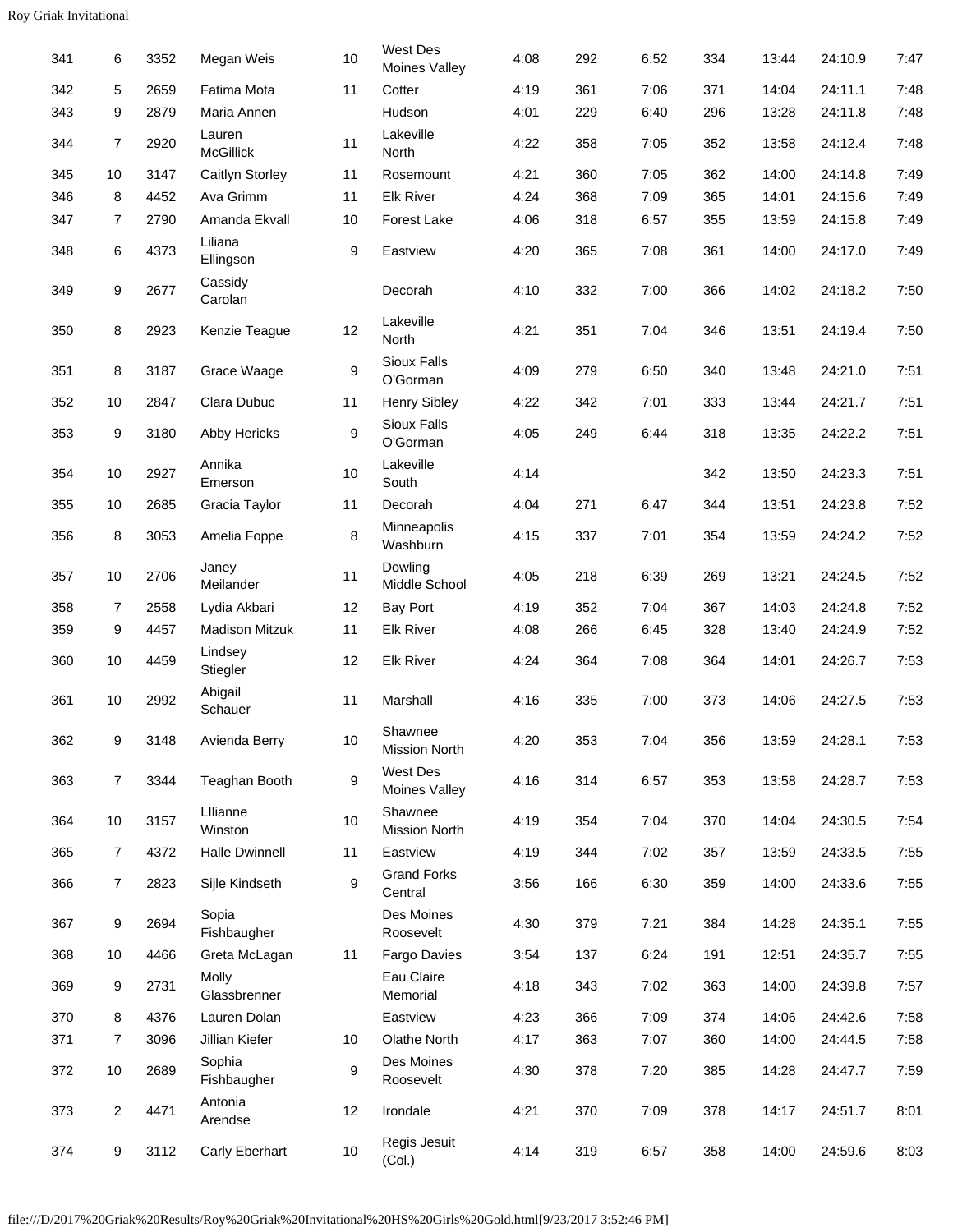| 375 | 10             | 4524 | Gretchen<br>Manderfeld   | 11     | StMichael-<br>Albertville     | 4:07 | 269 | 6:46 | 258 | 13:16 | 25:01.3 | 8:04 |
|-----|----------------|------|--------------------------|--------|-------------------------------|------|-----|------|-----|-------|---------|------|
| 376 | 1              | 1198 | Katrina Mousel           |        | Eau Claire<br>North High      | 4:34 | 392 | 7:31 | 395 | 14:45 | 25:08.8 | 8:06 |
| 377 | 9              | 2995 | <b>Brycelyn</b><br>Hason |        | <b>Mason City</b><br>(IA)     | 4:30 | 385 | 7:24 | 394 | 14:44 | 25:12.1 | 8:07 |
| 378 | 8              | 2820 | Nora Berry               | 9      | <b>Grand Forks</b><br>Central | 4:18 | 334 | 7:00 | 376 | 14:08 | 25:16.6 | 8:09 |
| 379 | $10$           | 3185 | Maggie<br>Theobald       | 9      | Sioux Falls<br>O'Gorman       | 4:05 | 293 | 6:52 | 375 | 14:08 | 25:17.8 | 8:09 |
| 380 | $\overline{7}$ | 3261 | <b>Emily Blote</b>       | 11     | <b>St Thomas</b><br>More (SD) | 4:14 | 322 | 6:57 | 377 | 14:16 | 25:18.3 | 8:09 |
| 381 | $10$           | 3110 | Hannah<br>Davidson       | 10     | Regis Jesuit<br>(Col.)        | 4:12 | 323 | 6:57 | 372 | 14:05 | 25:19.1 | 8:09 |
| 382 | 3              | 4472 | Sibley Boyum             | 8      | Irondale                      | 4:29 | 372 | 7:09 | 382 | 14:18 | 25:24.9 | 8:11 |
| 383 | 9              | 3055 | Isabel Hoyt-<br>Niemec   | $10$   | Minneapolis<br>Washburn       | 4:22 | 375 | 7:16 | 392 | 14:42 | 25:25.9 | 8:12 |
| 384 | 3              | 2736 | Karsten<br>Hancock       | 11     | Eau Claire<br>North           | 4:37 | 393 | 7:33 | 397 | 14:49 | 25:27.9 | 8:12 |
| 385 | $10$           | 3172 | Patti Jenkins            | 12     | Sioux Falls<br>Lincoln        | 4:16 | 325 | 6:58 | 383 | 14:22 | 25:28.6 | 8:12 |
| 386 | 8              | 3348 | Erin Lowe                | 11     | West Des<br>Moines Valley     | 4:07 | 348 | 7:03 | 389 | 14:34 | 25:29.9 | 8:13 |
| 387 | 9              | 2787 | <b>Emily Auge</b>        |        | Farmington                    | 4:16 | 355 | 7:05 | 387 | 14:30 | 25:37.5 | 8:15 |
| 388 | 8              | 3097 | Mackenzie<br>Lane        | 11     | Olathe North                  | 4:16 | 362 | 7:07 | 386 | 14:29 | 25:42.5 | 8:17 |
| 389 | 9              | 4377 | Darby O'Neil             | 10     | Eastview                      | 4:15 | 350 | 7:03 | 379 | 14:17 | 25:46.5 | 8:18 |
| 390 | 3              | 2951 | Amaya<br>Ramsey          | 9      | Mandan                        | 4:13 | 367 | 7:09 | 391 | 14:40 | 25:49.1 | 8:19 |
| 391 | 4              | 2735 | Lauren Flynn             | $10\,$ | Eau Claire<br>North           | 4:38 | 394 | 7:34 | 398 | 14:49 | 25:50.1 | 8:19 |
| 392 | 4              | 4475 | Ashley Kluz              | 12     | Irondale                      | 4:21 | 371 | 7:09 | 388 | 14:31 | 25:52.8 | 8:20 |
| 393 | 9              | 4382 | <b>Lauren Smits</b>      | $10$   | Lakeville<br>North            | 4:35 | 389 | 7:28 | 403 | 14:55 | 25:53.0 | 8:20 |
| 394 | 10             | 2918 | Ella Larson              | 10     | Lakeville<br>North            | 4:35 | 390 | 7:28 | 402 | 14:55 | 25:53.6 | 8:21 |
| 395 | 5              | 4476 | Kari McKay               | 10     | Irondale                      | 4:29 | 377 | 7:18 | 393 | 14:43 | 25:55.2 | 8:21 |
| 396 | 6              | 4473 | Zella Fruzyna            | 11     | Irondale                      | 4:30 | 386 | 7:24 | 400 | 14:50 | 26:10.8 | 8:26 |
| 397 | 8              | 2566 | Erin Whitman             | 11     | <b>Bay Port</b>               | 4:21 | 376 | 7:17 | 396 | 14:46 | 26:12.6 | 8:27 |
| 398 | 8              | 3265 | Francesca<br>Dyke        | 12     | St Thomas<br>More (SD)        | 4:03 | 260 | 6:45 | 381 | 14:17 | 26:15.2 | 8:27 |
| 399 | 9              | 3343 | Libby Blosser            | $10$   | West Des<br>Moines Valley     | 4:13 | 306 | 6:55 | 380 | 14:17 | 26:17.4 | 8:28 |
| 400 | $\overline{4}$ | 2946 | Mindy<br>Barchenger      | 12     | Mandan                        | 4:14 | 327 | 6:58 | 390 | 14:36 | 26:19.0 | 8:29 |
| 401 | 6              | 2657 | Jennifer Lai             | 12     | Cotter                        | 4:30 | 391 | 7:30 | 399 | 14:50 | 26:29.3 | 8:32 |
| 402 | 10             | 2999 | Kalina Cole              |        | Mason City<br>(IA)            | 4:32 | 388 | 7:28 | 405 | 14:58 | 26:41.0 | 8:36 |
| 403 | 7              | 4474 | Sarah Heuss              | $10$   | Irondale                      | 4:30 | 387 | 7:24 | 401 | 14:51 | 26:46.1 | 8:37 |
| 404 | 10             | 3059 | Lily Song                | 11     | Minneapolis<br>Washburn       | 4:26 | 383 | 7:23 | 404 | 14:57 | 26:46.3 | 8:37 |
| 405 | 7              | 2656 | Julia Greshik            | 12     | Cotter                        | 4:39 | 395 | 7:38 | 409 | 15:20 | 26:59.1 | 8:42 |
| 406 | 9              | 3267 | Morgan<br>Gorman         | 11     | St Thomas<br>More (SD)        | 4:14 | 374 | 7:13 | 406 | 15:08 | 27:07.5 | 8:44 |
| 407 | 10             | 3260 | <b>Brigit Blote</b>      | 12     | St Thomas                     | 3:52 | 124 | 6:22 | 125 | 12:25 | 27:07.8 | 8:44 |